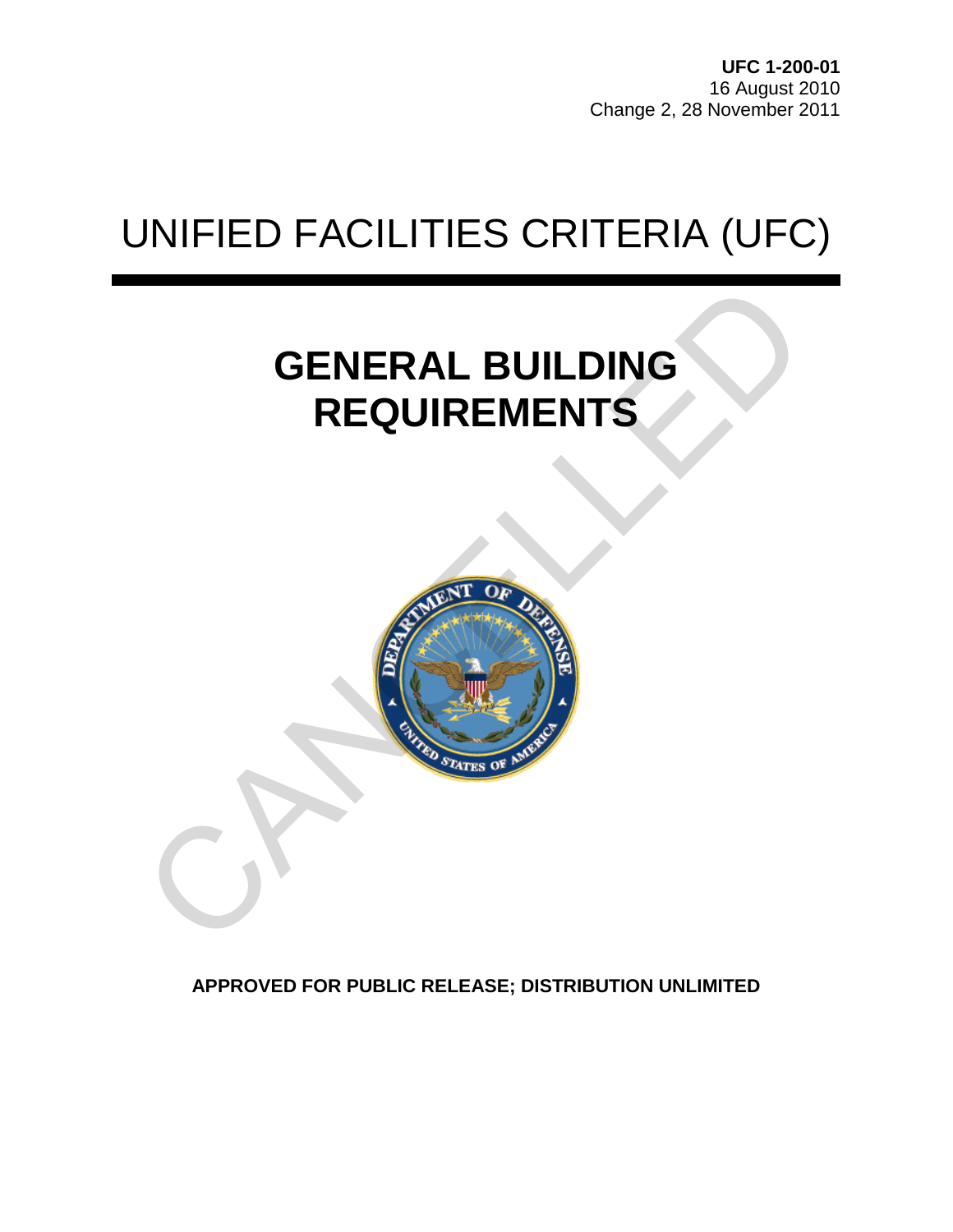### **UNIFIED FACILITIES CRITERIA (UFC)**

### **GENERAL BUILDING REQUIREMENTS**

Any copyrighted material included in this UFC is identified at its point of use. Use of the copyrighted material apart from this UFC must have the permission of the copyright holder.

| <b>IIUIUCI.</b>                                           |             |                                                                                                                                                                                                                                                                                                                                                                                                                                                                                                                                                                                                                                                    |  |  |
|-----------------------------------------------------------|-------------|----------------------------------------------------------------------------------------------------------------------------------------------------------------------------------------------------------------------------------------------------------------------------------------------------------------------------------------------------------------------------------------------------------------------------------------------------------------------------------------------------------------------------------------------------------------------------------------------------------------------------------------------------|--|--|
| <b>U.S. ARMY CORPS OF ENGINEERS</b>                       |             |                                                                                                                                                                                                                                                                                                                                                                                                                                                                                                                                                                                                                                                    |  |  |
| NAVAL FACILITIES ENGINEERING COMMAND (Preparing Activity) |             |                                                                                                                                                                                                                                                                                                                                                                                                                                                                                                                                                                                                                                                    |  |  |
| AIR FORCE CIVIL ENGINEER SUPPORT AGENCY                   |             |                                                                                                                                                                                                                                                                                                                                                                                                                                                                                                                                                                                                                                                    |  |  |
| Record of Changes (changes are indicated by \1\  /1/)     |             |                                                                                                                                                                                                                                                                                                                                                                                                                                                                                                                                                                                                                                                    |  |  |
| <b>Change No.</b>                                         | <b>Date</b> | Location                                                                                                                                                                                                                                                                                                                                                                                                                                                                                                                                                                                                                                           |  |  |
|                                                           | 7-19-2011   | Throughout document: Applicability has been revised to include non-<br>permanent facilities in support of military operations. The terms "Building<br>Official" and "Authority Having Jurisdiction" have been expanded and<br>clarified. DOD use of references for accessibility in the ABA have been<br>clarified. Target publication dates for criteria guidance that are presently in<br>production have been updated. Additional requirements and references for<br>Munitions and Explosives facilities and Sensitive Compartmented<br>Information Facilities have been added. New explanations for levels of<br>construction have been added. |  |  |
| $\overline{2}$                                            | 11-28-2011  | Revision summary sheet; paragraph 1.4: Administration and Enforcement<br>has been changed. Target publication dates for criteria guidance that are<br>presently in production have been updated.                                                                                                                                                                                                                                                                                                                                                                                                                                                   |  |  |
|                                                           |             |                                                                                                                                                                                                                                                                                                                                                                                                                                                                                                                                                                                                                                                    |  |  |

**This UFC supersedes UFC 1-200-01, dated 27 November 2007, including change 2, implemented 27 January 2010.**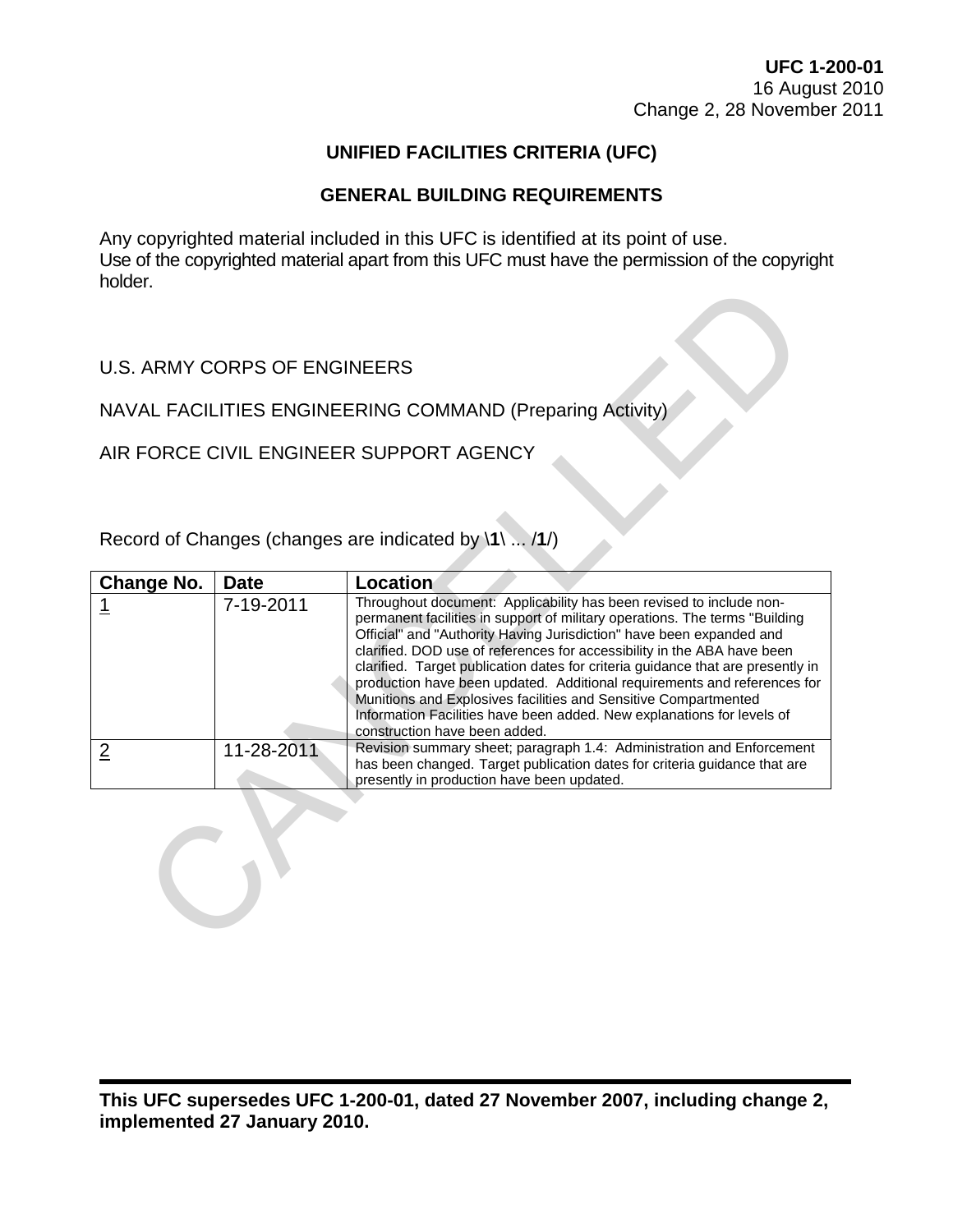### **FOREWORD**

The Unified Facilities Criteria (UFC) system is prescribed by MIL-STD-3007 and provides planning, design, construction, sustainment, restoration, and modernization criteria, and applies to the Military Departments, the Defense Agencies, and the DoD Field Activities in accordance with [USD\(AT&L\)](http://www.wbdg.org/pdfs/ufc_implementation.pdf)  [Memorandum](http://www.wbdg.org/pdfs/ufc_implementation.pdf) dated 29 May 2002. UFC will be used for all DoD projects and work for other customers where appropriate. All construction outside of the United States is also governed by Status of Forces Agreements (SOFA), Host Nation Funded Construction Agreements (HNFA), and in some instances, Bilateral Infrastructure Agreements (BIA.) Therefore, the acquisition team must ensure compliance with the more stringent of the UFC, the SOFA, the HNFA, and the BIA, as applicable.

UFC are living documents and will be periodically reviewed, updated, and made available to users as part of the Services' responsibility for providing technical criteria for military construction. Headquarters, U.S. Army Corps of Engineers (HQUSACE), Naval Facilities Engineering Command (NAVFAC), and Air Force Center for Engineering and the Environment (AFCEE) are responsible for administration of the UFC system. Defense agencies should contact the preparing service for document interpretation and improvements. Technical content of UFC is the responsibility of the cognizant DoD working group. Recommended changes with supporting rationale should be sent to the respective service proponent office by the following electronic form: [Criteria Change Request \(CCR\).](http://www.wbdg.org/ccb/browse_cat.php?o=29&c=4) The form is also accessible from the Internet sites listed below. ments (SOFA), Host Nation Funded Construction Agreements (HNFA), and in some insternation and Constrained Constrained Constrained Constrained Constrained and mode available to the UFC, the SOFA, the HNFA, and the BilA, as

UFC are effective upon issuance and are distributed only in electronic media from the following source:

• Whole Building Design Guide web site http://dod.wbdg.org/.

Hard copies of UFC printed from electronic media should be checked against the current electronic version prior to use to ensure that they are current.

JAMES C. DALTON, P.E. JOSEPH E. GOTT, P.E. Chief, Engineering and Construction Chief Engineer

TERRY G. EDWARDS, P.E. MICHAEL MCANDREW Director, Air Force Center for Engineering and the Environment Department of the Air Force Office of the Deputy Under Secretary of

U.S. Army Corps of Engineers Naval Facilities Engineering Command

Director, Facility Investment and Management Defense (Installations and Environment)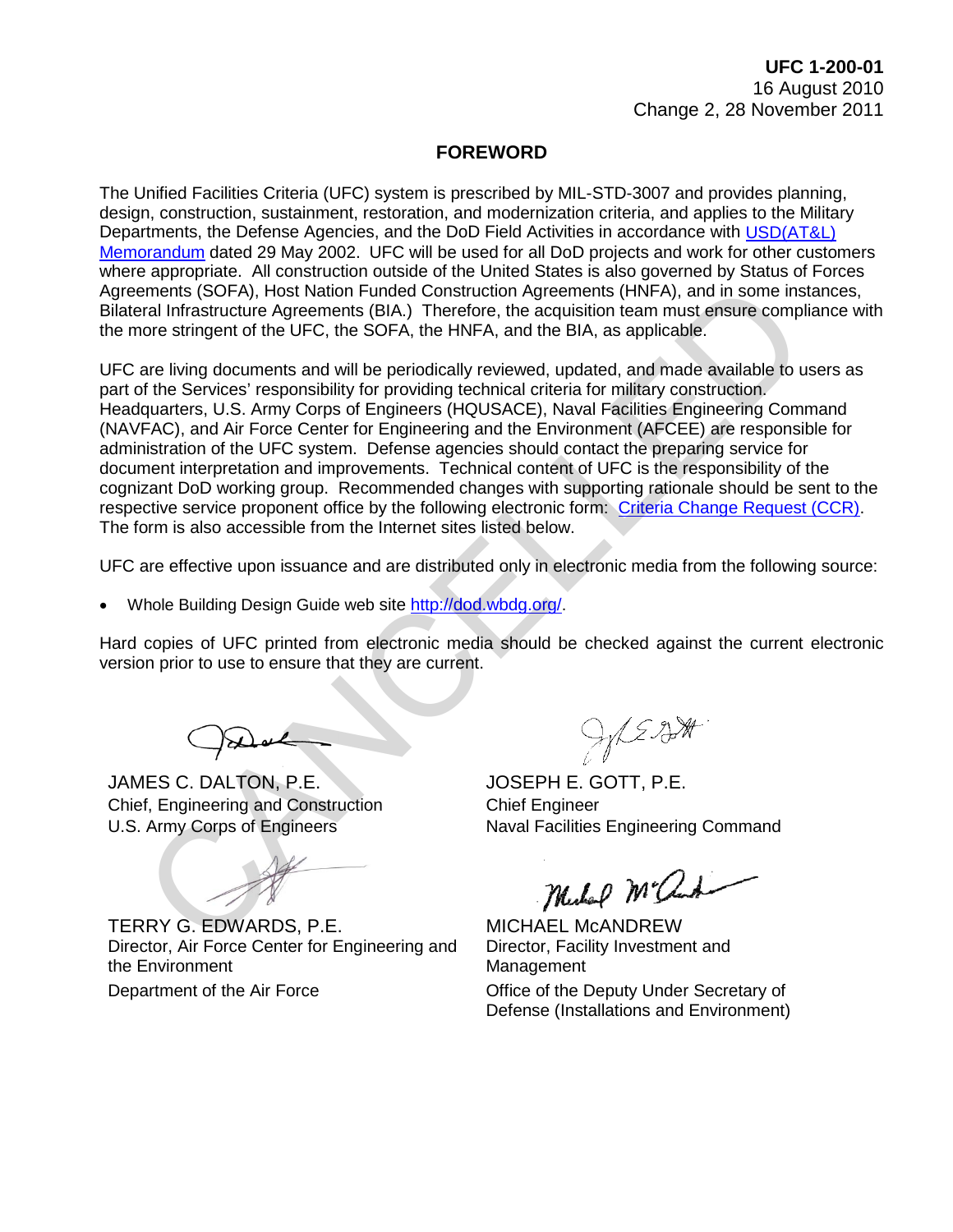### **UNIFIED FACILITIES CRITERIA (UFC) REVISION SUMMARY SHEET**

**Subject:** UFC 1-200-01, *GENERAL BUILDING REQUIREMENTS, dated 16 August 2010 with Change 1 dated 19 July 2011.*

**Replaces:** UFC 1-200-01, *GENERAL BUILDING REQUIREMENTS, dated 16 August 2010.*

**Cancels:** UFC 1-200-01, *GENERAL BUILDING REQUIREMENTS*, dated 27 November 2008, with change 1, implemented 6 May 2009 and change 2, implemented 27 January 2010.

**Description of Change:** This update to UFC 1-200-01 represents another step in the joint Services effort to bring uniformity to the military use of existing non-government building codes. Technical representatives of each of the four Services developed this document to require the use of the International Building Code 2009 consistent with the scope of current military requirements and procedures. The International Building Code (IBC) 2000 was used with modifications as the basic building code for the Department of Defense, in the first UFC 1-200-01 published 31 July 2002. Subsequent revisions of UFC 1-200-01 referenced the 2003 and 2006 versions of the International Building Code. This revision of UFC 1-200-01 contains modifications in the following areas:  $\backslash$ 1 $\backslash$ **els:** UFC 1-200-01, *GENERAL BUILDING REQUIREMENTS*, dated 27 November 2008<br>
ge 1, implemented 6 May 2009 and change 2, implemented 27 January 2010.<br> **cription of Change:** This update to UFC 1-200-01 represents another s

- Applicability has been revised to include non-permanent facilities in support of military operations.
- The terms "Building Official" and "Authority Having Jurisdiction" have been expanded and clarified.
- \2\ Paragraph 1.4 Administration and Enforcement has been changed. /2/
- DOD use of references for accessibility in the ABA have been clarified.
- Target publication dates for criteria guidance that are presently in production have been updated.
- Additional requirements and references for Munitions and Explosives facilities and Sensitive Compartmented Information Facilities have been added.
- □ New explanations for levels of construction have been added.
- \2\ Publication target dates for draft UFCs have been updated./2/

### /1/

**Reasons for Change:** The existing guidance was inadequate for the following reasons:

- The existing UFC 1-200-01 required the use of the IBC 2006 which was revised and replaced in 2009 by the International Code Council.
- The existing UFC did not properly reference and identify recently updated and published codes and standards.
- \2\ Identification of the "Authority Having Jurisdiction" was clarified./2/
- $\1\/1/$

**Impact:** The following direct benefits will result from the update of UFC 1-200-01:

- Creation of a single source reference for modifications to a building code that provides guidance for the design of DoD facilities.
	- o Reduces interpretation and ambiguity that could lead to design and construction conflicts.
	- o Continues DoD reliance upon NFPA Fire Code and Life Safety Code, and where they are to be specifically used and applied.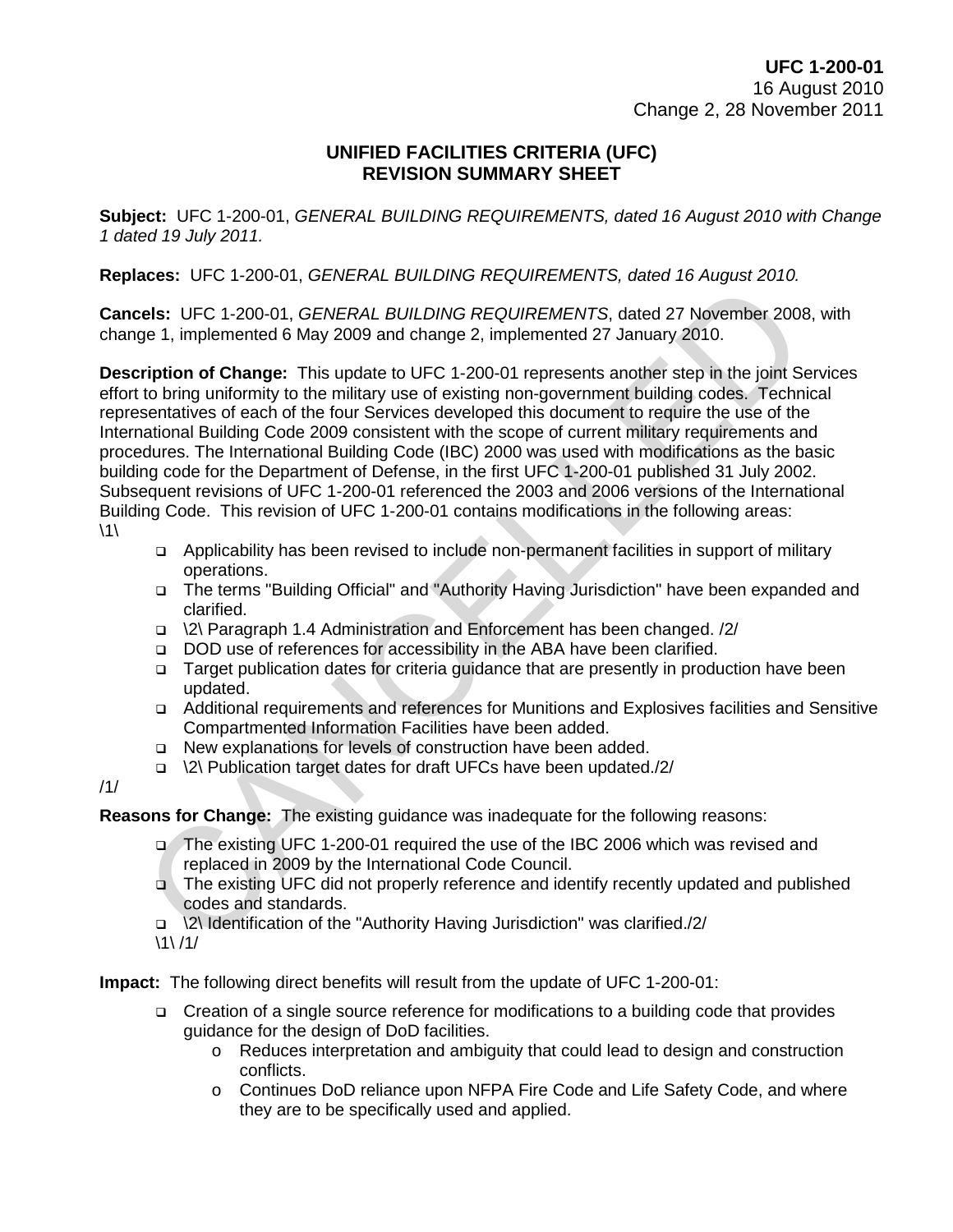### **TABLE OF CONTENTS**

| $1 - 1$   |                                                                              |  |
|-----------|------------------------------------------------------------------------------|--|
| $1 - 1.1$ |                                                                              |  |
| $1 - 1.2$ |                                                                              |  |
| $1 - 2$   |                                                                              |  |
| $1 - 2.1$ |                                                                              |  |
| $1 - 3$   |                                                                              |  |
| $1 - 4$   |                                                                              |  |
|           | <b>CHAPTER 2 - MODIFICATIONS TO THE INTERNATIONAL BUILDING CODE (IBC)  3</b> |  |
| $2 - 1$   |                                                                              |  |
| $2 - 2$   |                                                                              |  |
| $2 - 3$   |                                                                              |  |
| $2 - 4$   | <b>CHAPTER 4 - SPECIAL DETAILED REQUIREMENTS BASED ON USE AND</b>            |  |
| $2 - 5$   | CHAPTER 5 - GENERAL BUILDING HEIGHTS AND AREAS  3                            |  |
| $2 - 6$   |                                                                              |  |
| $2 - 7$   | CHAPTER 7 - FIRE-RESISTANCE-RATED CONSTRUCTION 3                             |  |
| $2 - 8$   |                                                                              |  |
| $2 - 9$   |                                                                              |  |
| $2 - 10$  |                                                                              |  |
| $2 - 11$  |                                                                              |  |
| $2 - 12$  |                                                                              |  |
| $2 - 13$  |                                                                              |  |
| $2 - 14$  |                                                                              |  |
| $2 - 15$  | <b>CHAPTER 15 - ROOF ASSEMBLIES AND ROOFTOP STRUCTURES 4</b>                 |  |
| $2 - 16$  |                                                                              |  |
| $2 - 17$  |                                                                              |  |
| $2 - 18$  |                                                                              |  |
| $2 - 19$  |                                                                              |  |
| $2 - 20$  |                                                                              |  |
| $2 - 21$  |                                                                              |  |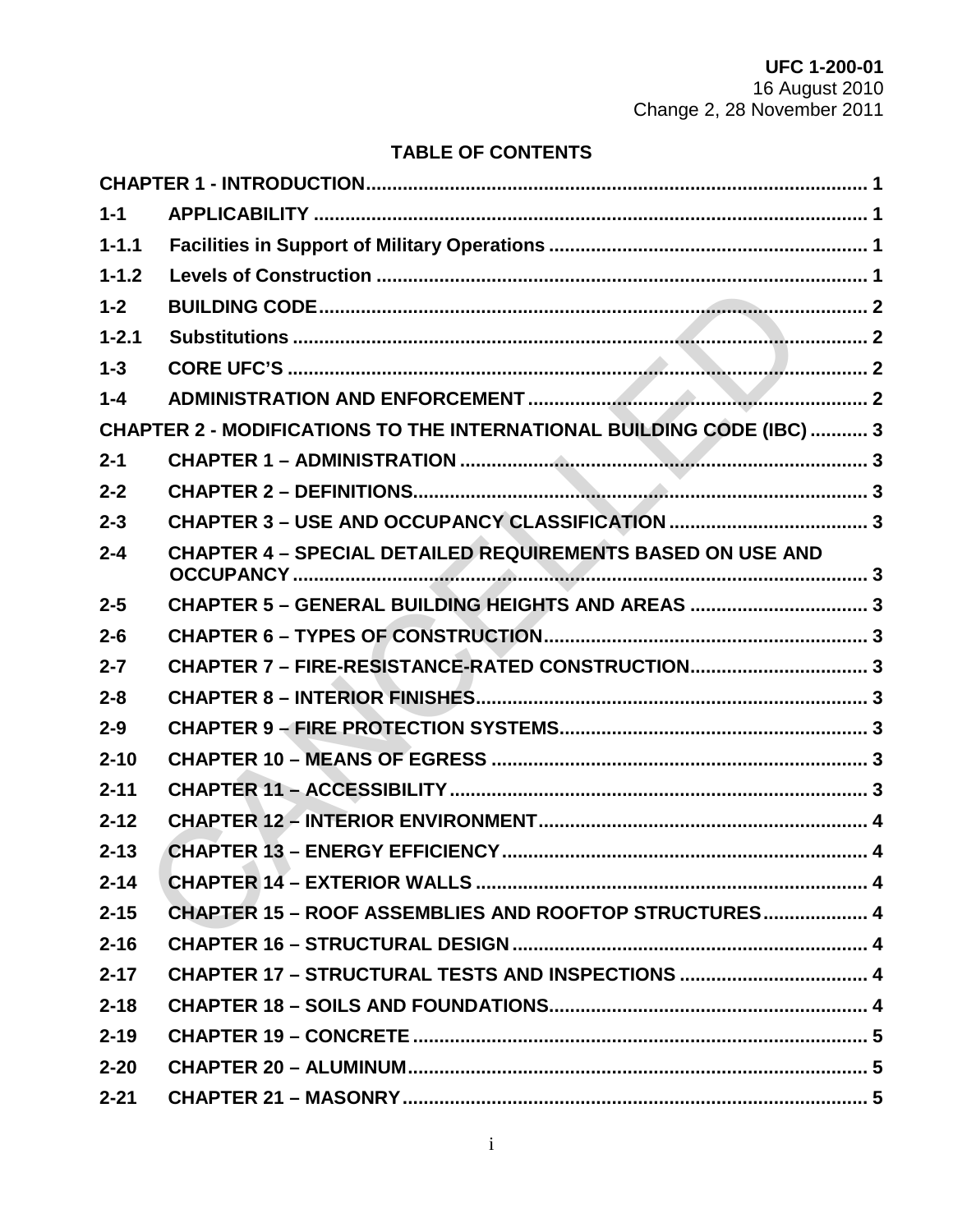| $2 - 22$  |                                                          |  |
|-----------|----------------------------------------------------------|--|
| $2 - 23$  |                                                          |  |
| $2 - 24$  |                                                          |  |
| $2 - 25$  |                                                          |  |
| $2 - 26$  |                                                          |  |
| $2 - 27$  |                                                          |  |
| $2 - 28$  |                                                          |  |
| $2 - 29$  |                                                          |  |
| $2 - 30$  |                                                          |  |
| $2 - 31$  |                                                          |  |
| $2 - 32$  | CHAPTER 32 - ENCROACHMENT INTO THE PUBLIC RIGHT-OF-WAY 6 |  |
| $2 - 33$  |                                                          |  |
| $2 - 34$  |                                                          |  |
| $2 - 35$  |                                                          |  |
| $2 - 36$  |                                                          |  |
|           |                                                          |  |
| $3 - 1$   |                                                          |  |
| $3 - 2$   |                                                          |  |
| $3 - 3$   |                                                          |  |
| $3 - 3.1$ |                                                          |  |
| $3 - 3.2$ |                                                          |  |
| $3 - 3.3$ |                                                          |  |
| $3 - 3.4$ |                                                          |  |
| $3 - 4$   |                                                          |  |
| $3 - 4.1$ |                                                          |  |
|           |                                                          |  |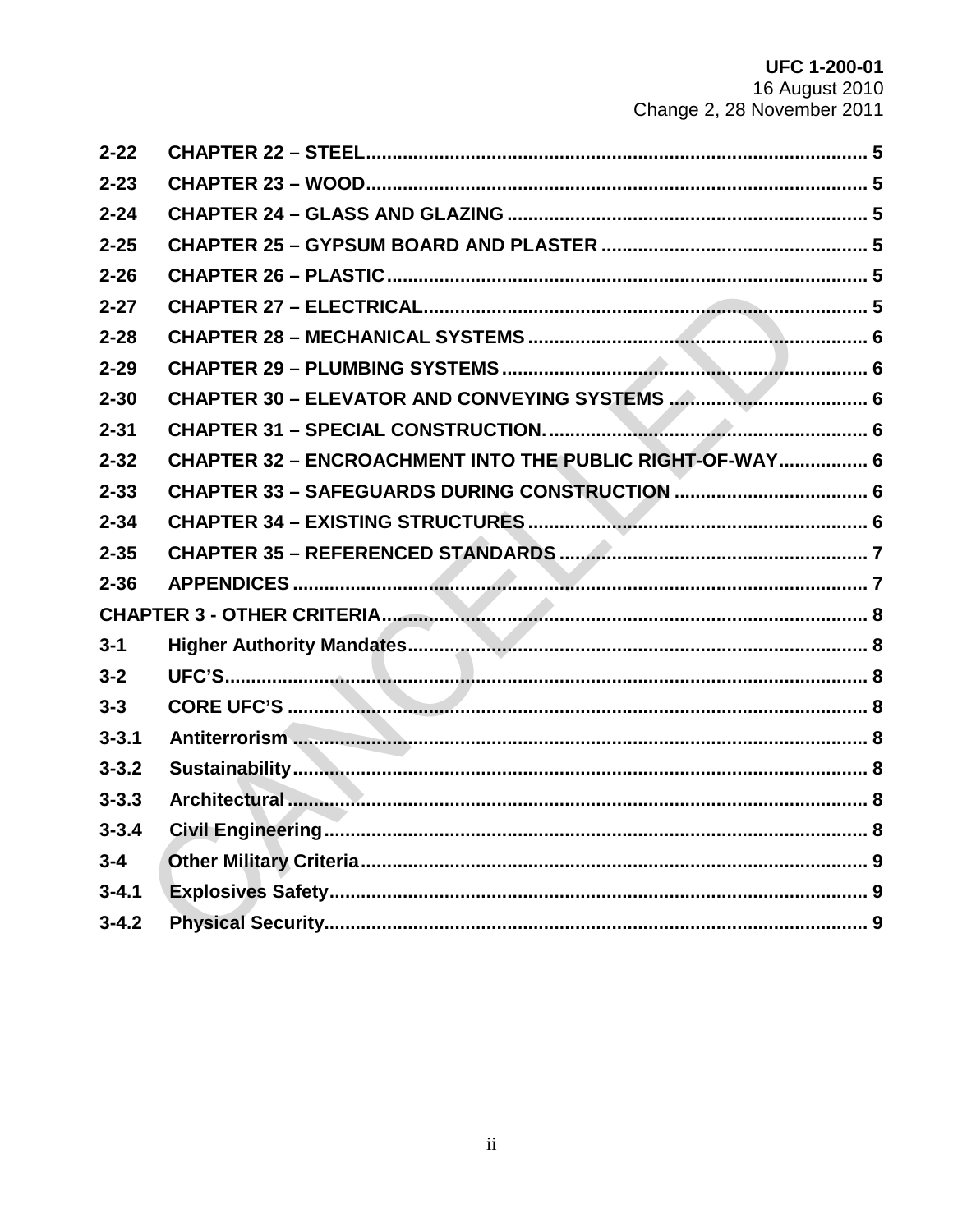### **CHAPTER 1 - INTRODUCTION**

### <span id="page-6-1"></span><span id="page-6-0"></span>1-1 **APPLICABILITY**

This UFC applies to the design and construction of all new and renovated Government-owned facilities for the Department of Defense. It is applicable to all methods of project delivery \1\ and levels of construction, but it /1/ is not applicable to public-private ventures (PPV).

 $\backslash$ 1 $\backslash$ 

### <span id="page-6-2"></span>1-1.1 **Facilities in Support of Military Operations**

Military operations are those performed by military or civilian personnel in a designated Joint Operational Area including but not limited to contingency operations, humanitarian or peacekeeping operations and military exercises. For non-permanent facilities in support of military operations, comply with requirements contained in this UFC associated with: Facilities in Support of Military Operations<br>
Sary operations are those performed by military or civilian personnel in a designate<br>
Sary operations are those performed by military or civilian personnel in a designate<br>
Sary

- Fire protection, including the following:
	- Active fire protection systems (fire suppression, fire alarm systems)
	- Passive fire protection (fire rated walls, floors)
	- Limits on building heights and areas, limits on combustible construction types
	- Egress requirements
- **Structural integrity**
- Electrical systems
- Plumbing and mechanical systems
- Water treatment, storage and distribution
- Wastewater collection and treatment
- Telecommunications networks

### <span id="page-6-3"></span>1-1.2 **Levels of Construction**

**Permanent Construction.** Buildings and facilities designed and constructed to serve a life expectancy of more than 25 years.

**Semi-permanent Construction.** Buildings and facilities designed and constructed to serve a life expectancy of more than five years but less than 25 years. This construction level is typically only used to support military operations. Expediency of construction and material availability may be a factor. Facility intended for a more enduring presence with operational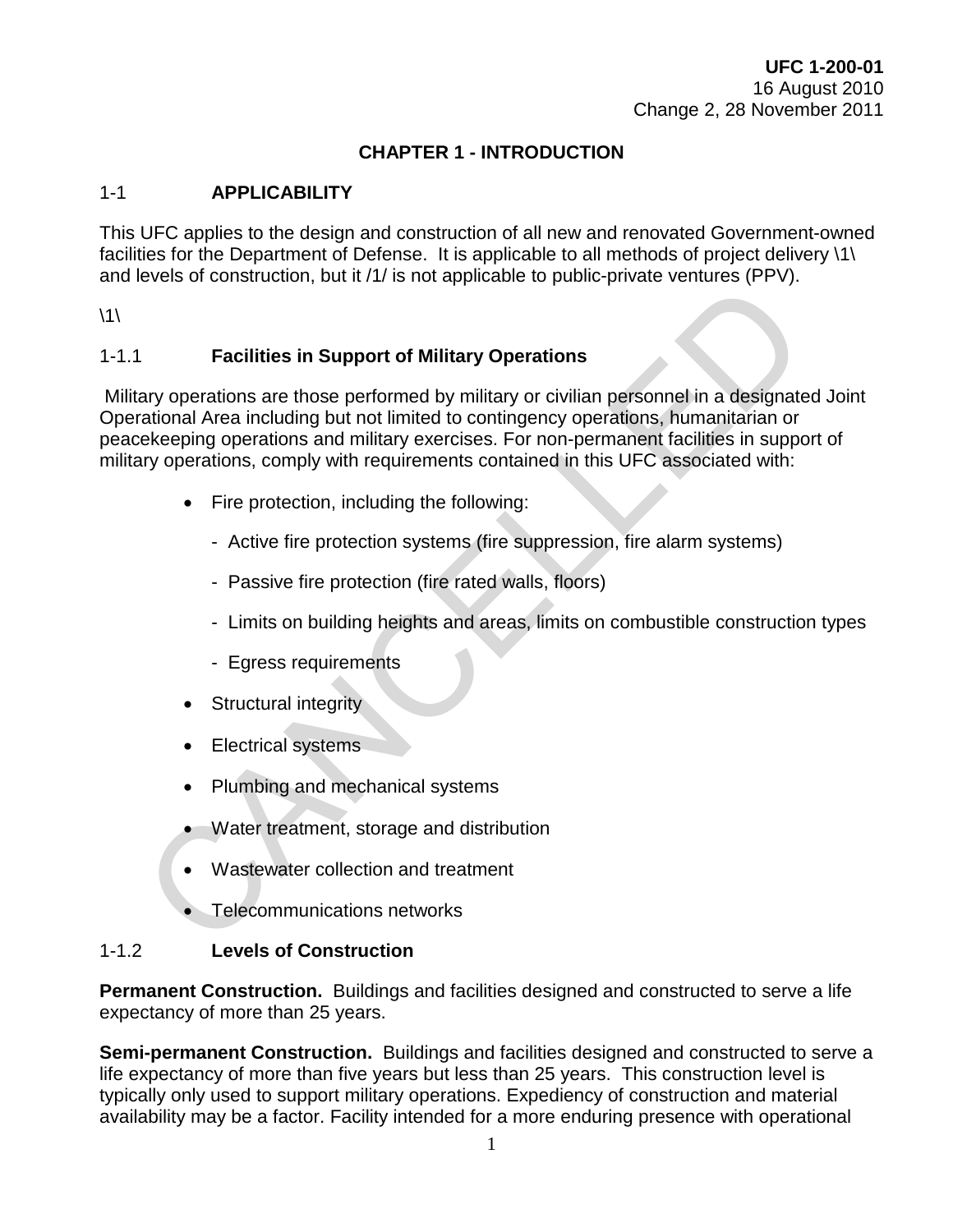characteristics and functional performance similar to permanent construction. Maintainability of finishes and systems shall be commensurate with the facility life expectancy and available maintenance capabilities. A moderate level of energy and water efficiency shall be considered.

**Temporary Construction.** Buildings and facilities designed and constructed to serve a life expectancy of five years or less using low-cost construction. Temporary construction typically cannot be economically converted to a higher construction level. Temporary facilities have limited flexibility for conversion and re-use.

/1/

### <span id="page-7-0"></span>1-2 **BUILDING CODE**

Except as indicated below, use the 2009 International Building Code (IBC-2009) as modified by Chapter 2 and Chapter 3 of this UFC as the building code for the Department of Defense.

### <span id="page-7-1"></span>1-2.1 **Substitutions**

All references in the International Building Code to the International Fire Code shall be considered to be references to NFPA 1.

All references in the International Building Code to the International Fuel Gas Code shall be considered to be references to NFPA 54 and NFPA 58.

### <span id="page-7-2"></span>1-3 **CORE UFC'S**

The International Building Code is modified in Chapters 2 and 3 of this UFC through reference to "core" UFCs (Appendix A, References) and other military criteria. Core UFCs provide the unique military building criteria that parallel the building code and apply to building systems found in most DoD facilities. In the case of conflicts between the International Building Code and the military criteria, use the military requirements. other of the economically converted to a higher construction level. Temporary facilities to the economically converted to a higher construction level. Temporary facilities to the economically converted to a higher construc

### <span id="page-7-3"></span>1-4 **ADMINISTRATION AND ENFORCEMENT**

\2\ The terms "Building Official" and "Authority Having Jurisdiction" (AHJ) as used in the codes and standards referenced in this UFC mean the component office of responsibility, i.e., U.S. Army, HQ USACE/CECW-CE; U.S. Navy, NAVFACENGCOM HQ Code CHE; U.S. Marine Corps, HQMC Code LFF-1; and U.S. Air Force, HQ AFCESA/CEO. The enforcement of the codes and standards as they pertain to facility projects can be delegated to the local Component Office's Chief Engineer's Technical Representative at the discretion of the component's aforementioned office. /2/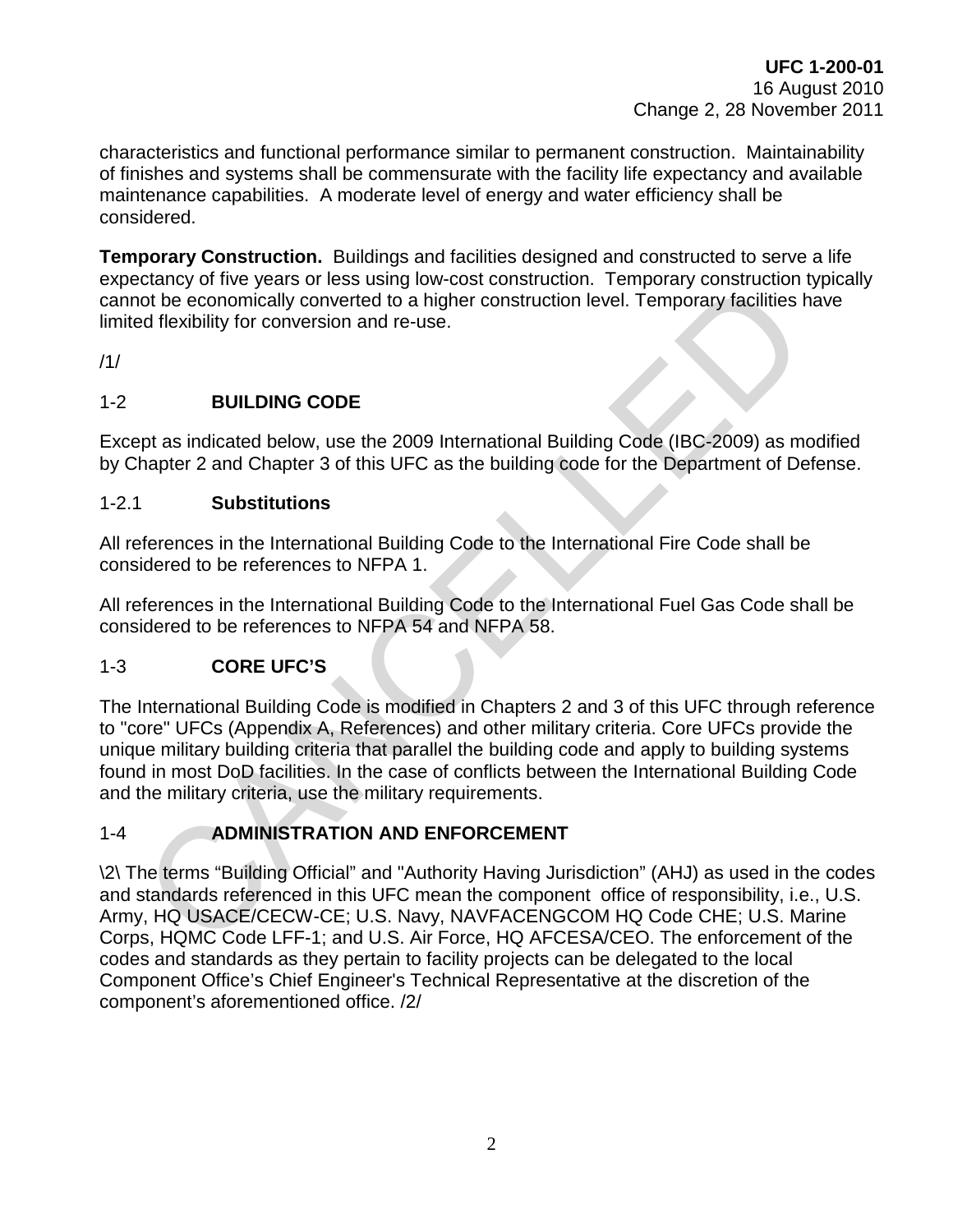### <span id="page-8-0"></span>**CHAPTER 2 - MODIFICATIONS TO THE INTERNATIONAL BUILDING CODE (IBC)**

### <span id="page-8-1"></span>2-1 **CHAPTER 1 – ADMINISTRATION**

Use Sections 101, 102, 110, and 112 of IBC Chapter 1.

### <span id="page-8-2"></span>2-2 **CHAPTER 2 – DEFINITIONS**

Use IBC Chapter 2. Definitions apply to terms used in the model code and are not intended to replace definitions and terms in military documents.

### <span id="page-8-3"></span>2-3 **CHAPTER 3 – USE AND OCCUPANCY CLASSIFICATION**

<span id="page-8-4"></span>Use IBC Chapter 3 and UFC 3-600-01. If any conflict occurs between IBC Chapter 3 and UFC 3-600-01, the requirements of UFC 3-600-01 take precedence.

# 2-4 **CHAPTER 4 – SPECIAL DETAILED REQUIREMENTS BASED ON USE AND OCCUPANCY** 9 IBC Chapter 2. Definitions apply to terms used in the model code and are not<br>
mded to replace definitions and terms in military documents.<br>
CHAPTER 3 – USE AND OCCUPANCY CLASSIFICATION<br>
9 IBC Chapter 3 and UFC 3-600-01.

Use UFC 3-600-01 in lieu of IBC Chapter 4.

### <span id="page-8-5"></span>2-5 **CHAPTER 5 – GENERAL BUILDING HEIGHTS AND AREAS**

Use IBC Chapter 5. The building area for funding and planning purposes may be calculated differently than the method defined in IBC Chapter 5.

### <span id="page-8-6"></span>2-6 **CHAPTER 6 – TYPES OF CONSTRUCTION**

Use IBC Chapter 6 and UFC 3-600-01. If any conflict occurs between IBC Chapter 6 and UFC 3-600-01, the requirements of UFC 3-600-01 take precedence.

### <span id="page-8-7"></span>2-7 **CHAPTER 7 – FIRE-RESISTANCE-RATED CONSTRUCTION**

Use IBC Chapter 7 and UFC 3-600-01. If any conflict occurs between IBC Chapter 7 and UFC 3-600-01, the requirements of UFC 3-600-01 take precedence.

### <span id="page-8-8"></span>2-8 **CHAPTER 8 – INTERIOR FINISHES**

Use UFC 3-600-01 in lieu of IBC Chapter 8.

### <span id="page-8-9"></span>2-9 **CHAPTER 9 – FIRE PROTECTION SYSTEMS**

Use UFC 3-600-01 in lieu of IBC Chapter 9.

### <span id="page-8-10"></span>2-10 **CHAPTER 10 – MEANS OF EGRESS**

Use UFC 3-600-01 in lieu of IBC Chapter 10.

### <span id="page-8-11"></span>2-11 **CHAPTER 11 – ACCESSIBILITY**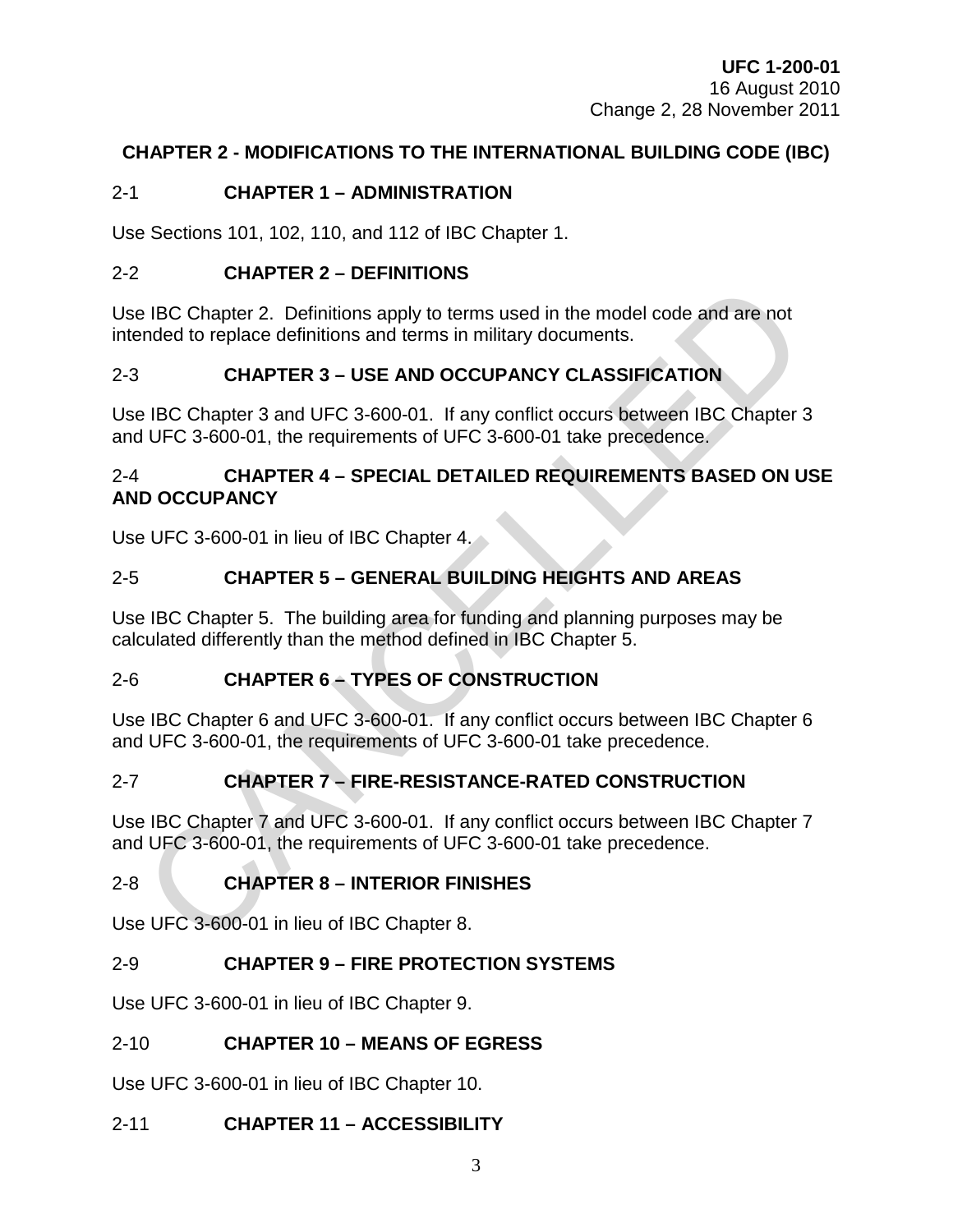Use the *ABA Accessibility Standard for Department of Defense Facilities* as adopted by the Deputy Secretary of Defense memorandum dated October 31, 2008, in lieu of IBC Chapter 11. \1\ Where the ABA references the IBC 2000-3 and supplements, the latest version of the IBC is acceptable when it meets or exceeds the ABA requirements./1/

### <span id="page-9-0"></span>2-12 **CHAPTER 12 – INTERIOR ENVIRONMENT**

Use IBC Chapter 12, except as modified below:

2-12.1 Delete paragraph 1204.1, including the exception, and replace with the following:

> "1204.1 Use the applicable Unified Facilities Criteria and individual military service standards for temperature control criteria."

2-12.2 For Navy and Marine Corps bachelor housing facilities, delete paragraphs 1207.2, 1207.3, 1208.3 and 1208.4, and use UFC 4-721-10 for air-borne and structureborne sound transmission criteria, for minimum room sizes, and for dwelling unit criteria. 9 IBC Chapter 12, except as modified below:<br>
2.1 Delete paragraph 1204.1, including the exception, and replace with the<br>
2.2 For Niltary service standards for temperature control criteria."<br>
2.2 For Navy and Marine Corps

### <span id="page-9-1"></span>2-13 **CHAPTER 13 – ENERGY EFFICIENCY**

Use UFC 3-400-01 in lieu of IBC Chapter 13.

### <span id="page-9-2"></span>2-14 **CHAPTER 14 – EXTERIOR WALLS**

Use IBC Chapter 14.

### <span id="page-9-3"></span>2-15 **CHAPTER 15 – ROOF ASSEMBLIES AND ROOFTOP STRUCTURES**

Use IBC Chapter 15.

### <span id="page-9-4"></span>2-16 **CHAPTER 16 – STRUCTURAL DESIGN**

Use IBC Chapter 16 as modified by UFC 3-301-01. Use IBC Chapter 16 and UFC 3- 310-04 for seismic design.

### <span id="page-9-5"></span>2-17 **CHAPTER 17 – STRUCTURAL TESTS AND INSPECTIONS**

Use IBC Chapter 17 as modified by UFC 3-301-01.

2-17.1 In Paragraph 1704.1 General, add the following after the first paragraph:

"When the construction contractor is required by the Government to provide special inspections as part of his work, the contractor shall retain third-party quality assurance agencies to conduct the special inspections required by the IBC. The inspecting agency shall provide reports of the special inspections directly to the government."

### <span id="page-9-6"></span>2-18 **CHAPTER 18 – SOILS AND FOUNDATIONS**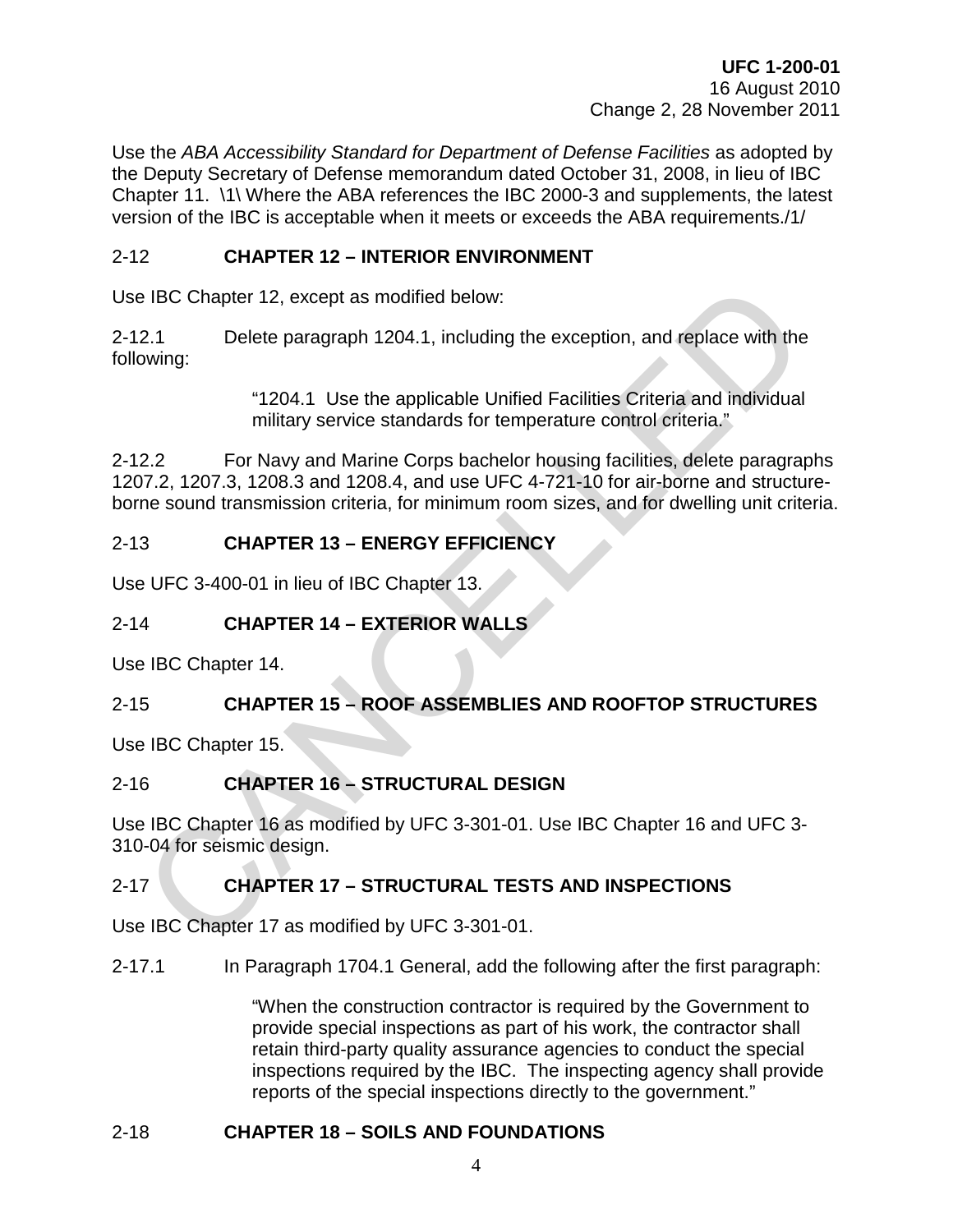Use IBC Chapter 18 as modified by UFC 3-301-01. For Navy and Marine Corps facilities, also use UFC 3-220-01N.

### <span id="page-10-0"></span>2-19 **CHAPTER 19 – CONCRETE**

Use IBC Chapter 19 as modified by UFC 3-301-01.

### <span id="page-10-1"></span>2-20 **CHAPTER 20 – ALUMINUM**

Use IBC Chapter 20.

### <span id="page-10-2"></span>2-21 **CHAPTER 21 – MASONRY**

Use IBC Chapter 21 as modified by UFC 3-301-01.

### <span id="page-10-3"></span>2-22 **CHAPTER 22 – STEEL**

Use IBC Chapter 22 as modified by UFC 3-301-01.

### <span id="page-10-4"></span>2-23 **CHAPTER 23 – WOOD**

Use IBC Chapter 23.

### <span id="page-10-5"></span>2-24 **CHAPTER 24 – GLASS AND GLAZING**

<span id="page-10-6"></span>Use IBC Chapter 24.

# 2-25 **CHAPTER 25 – GYPSUM BOARD AND PLASTER** 0 CHAPTER 20 - ALUMINUM<br>
1 CHAPTER 21 - MASONRY<br>
1 BC Chapter 21 as modified by UFC 3-301-01.<br>
2 CHAPTER 22 - STEEL<br>
1 BC Chapter 22 as modified by UFC 3-301-01.<br>
3 CHAPTER 23 - WOOD<br>
1 BC Chapter 23.<br>
4 CHAPTER 24 - GLASS

Use IBC Chapter 25.

### <span id="page-10-7"></span>2-26 **CHAPTER 26 – PLASTIC**

Use IBC Chapter 26.

### <span id="page-10-8"></span>2-27 **CHAPTER 27 – ELECTRICAL**

Use IBC Chapter 27 and the following:

- 1. Use UFC 3-501-01 for general electrical requirement criteria.
- 2. Use UFC 3-520-01 for interior electrical systems criteria.
- 3. Use UFC 3-530-01 for interior and exterior lighting and controls criteria.
- 4. Use UFC 3-550-01 for exterior power distribution systems criteria.
- 5. Use UFC 3-560-01 for electrical safety and electrical O&M criteria.
- 6. Use UFC 3-580-01 for interior telecommunications criteria.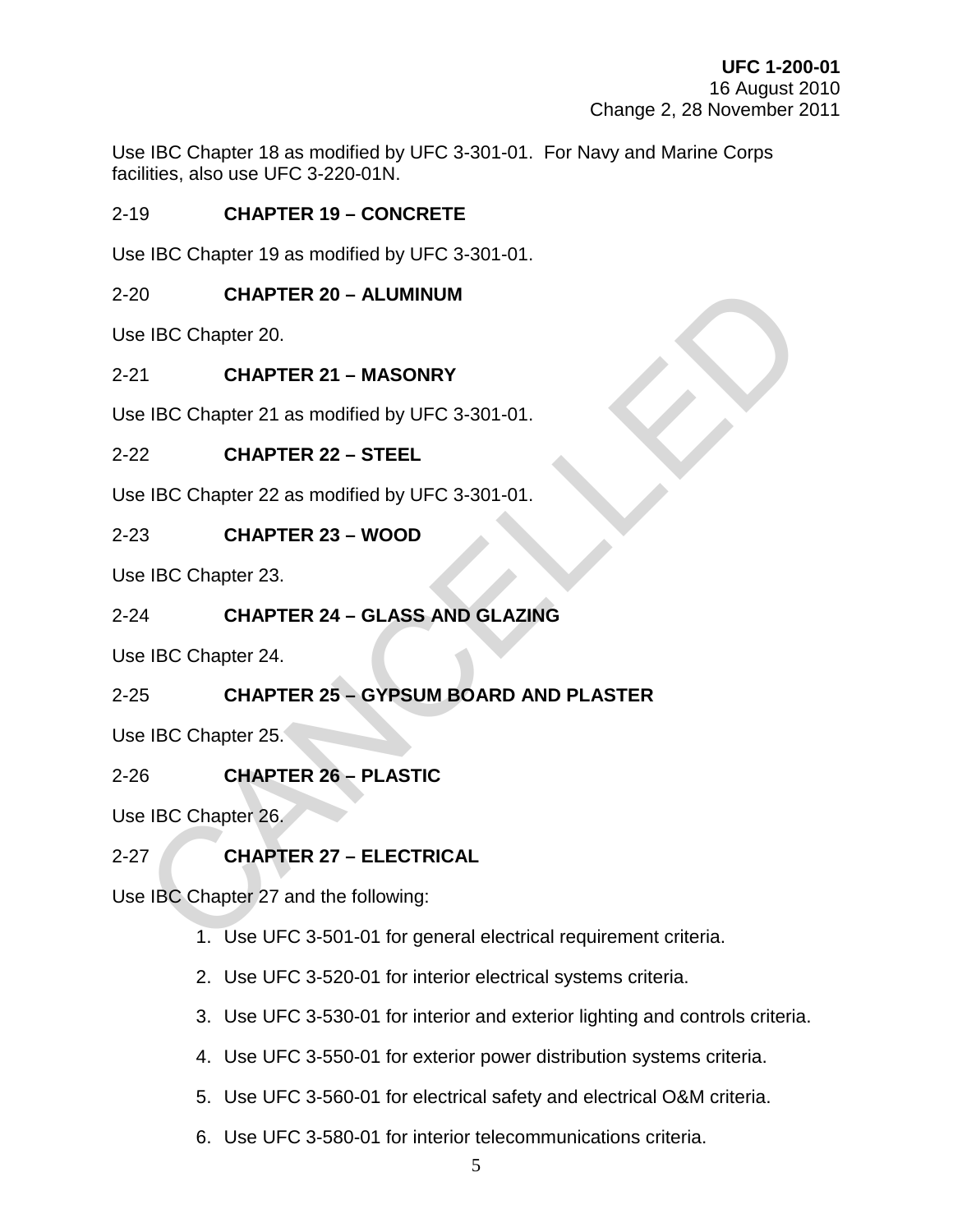7. Use UFC 4-021-01 for mass notification systems criteria.

### <span id="page-11-0"></span>2-28 **CHAPTER 28 – MECHANICAL SYSTEMS**

2-28.1 Use IBC Chapter 28 and UFC 3-400-10N for Navy and Marine Corps facilities.

2-28.2 Use UFC 3-410-01FA in lieu of IBC Chapter 28 for Army and Air Force facilities. 9.2 Use UFC 3-410-01FA in lieu of IBC Chapter 28 for Army and Air Force<br>
8.2 Use UFC 3-400-02 to access climatological data for use in designing<br>
chancical systems.<br>
9 CHAPTER 29 – PLUMBING SYSTEMS<br>
9 IBC Chapter 29 and UF

2-28.3 Use UFC 3-400-02 to access climatological data for use in designing mechanical systems.

### <span id="page-11-1"></span>2-29 **CHAPTER 29 – PLUMBING SYSTEMS**

Use IBC Chapter 29 and UFC 3-420-01.

### <span id="page-11-2"></span>2-30 **CHAPTER 30 – ELEVATOR AND CONVEYING SYSTEMS**

Use IBC Chapter 30, UFC 3-600-01, and ITG 01-01.

### <span id="page-11-3"></span>2-31 **CHAPTER 31 – SPECIAL CONSTRUCTION.**

Use IBC Chapter 31.

### <span id="page-11-4"></span>2-32 **CHAPTER 32 – ENCROACHMENT INTO THE PUBLIC RIGHT-OF-WAY**

Use IBC Chapter 32.

### <span id="page-11-5"></span>2-33 **CHAPTER 33 – SAFEGUARDS DURING CONSTRUCTION**

Use IBC Chapter 33 and UFC 3-600-01. If any conflict occurs between IBC Chapter 33 and UFC 3-600-01, the requirements of UFC 3-600-01 take precedence.

### <span id="page-11-6"></span>2-34 **CHAPTER 34 – EXISTING STRUCTURES**

Use IBC Chapter 34 and the International Existing Building Code, except as modified below.

2-34.1 Use Section 3410 with UFC 3-600-01. If any conflict occurs between Section 3410 or the International Existing Building Code and UFC 3-600-01, the requirements of UFC 3-600-01 take precedence.

2-34.2 Use IBC Chapter 34 with UFC 3-310-04 for seismic evaluation and seismic rehabilitation of existing buildings. Existing buildings inside the United States, its territories and possessions must comply with ICSSC RP6 / NISTIR 6762. All references in ICSSC RP6 / NISTIR 6762 to FEMA 310 and FEMA 356 shall be considered to be references to ASCE/SEI 31-03 and ASCE/SEI 41-06 respectively.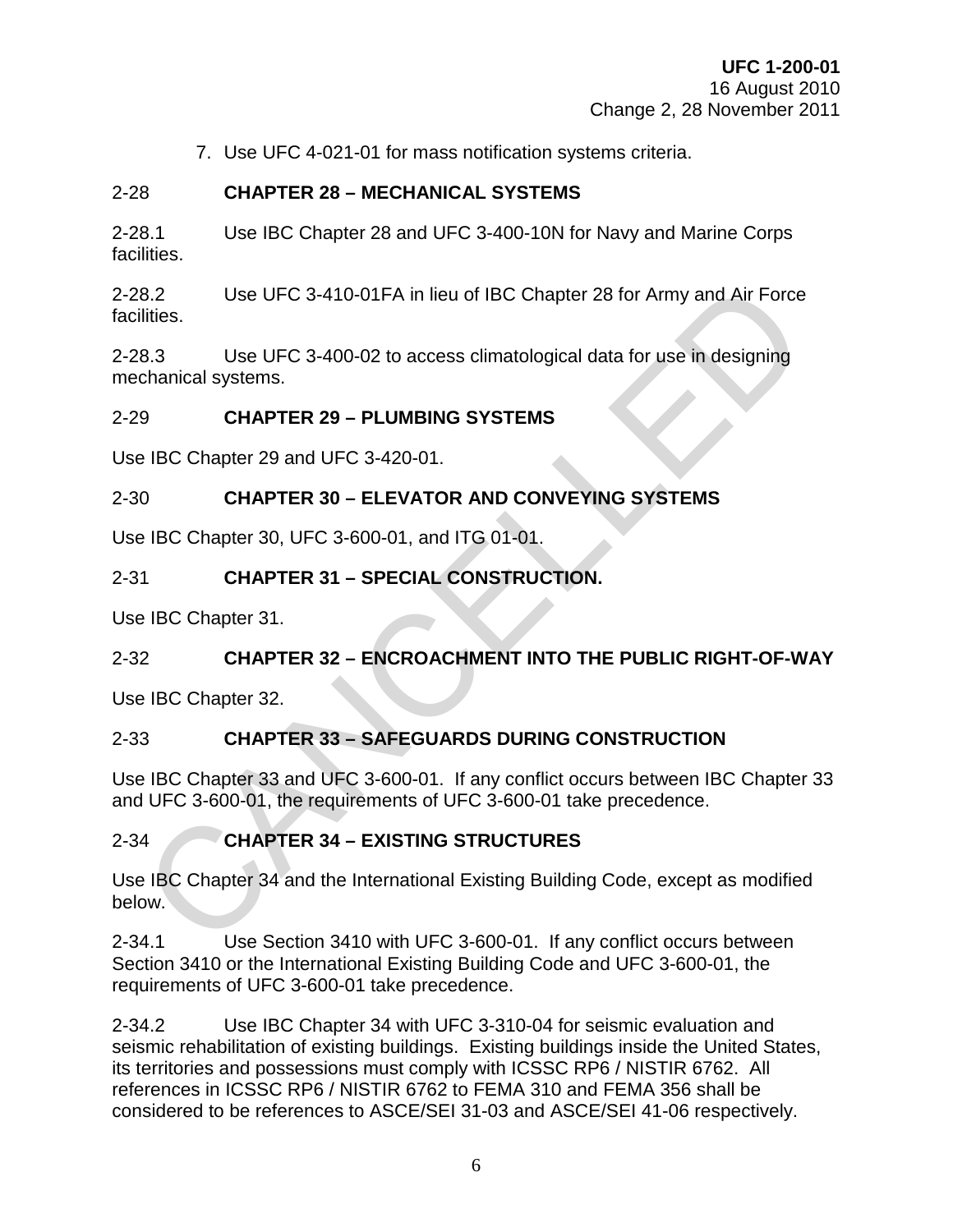### <span id="page-12-0"></span>2-35 **CHAPTER 35 – REFERENCED STANDARDS**

Use IBC Chapter 35 and Appendix A of this UFC.

### <span id="page-12-1"></span>2-36 **APPENDICES**

Delete Appendix A through Appendix K of the IBC.

CANCALLED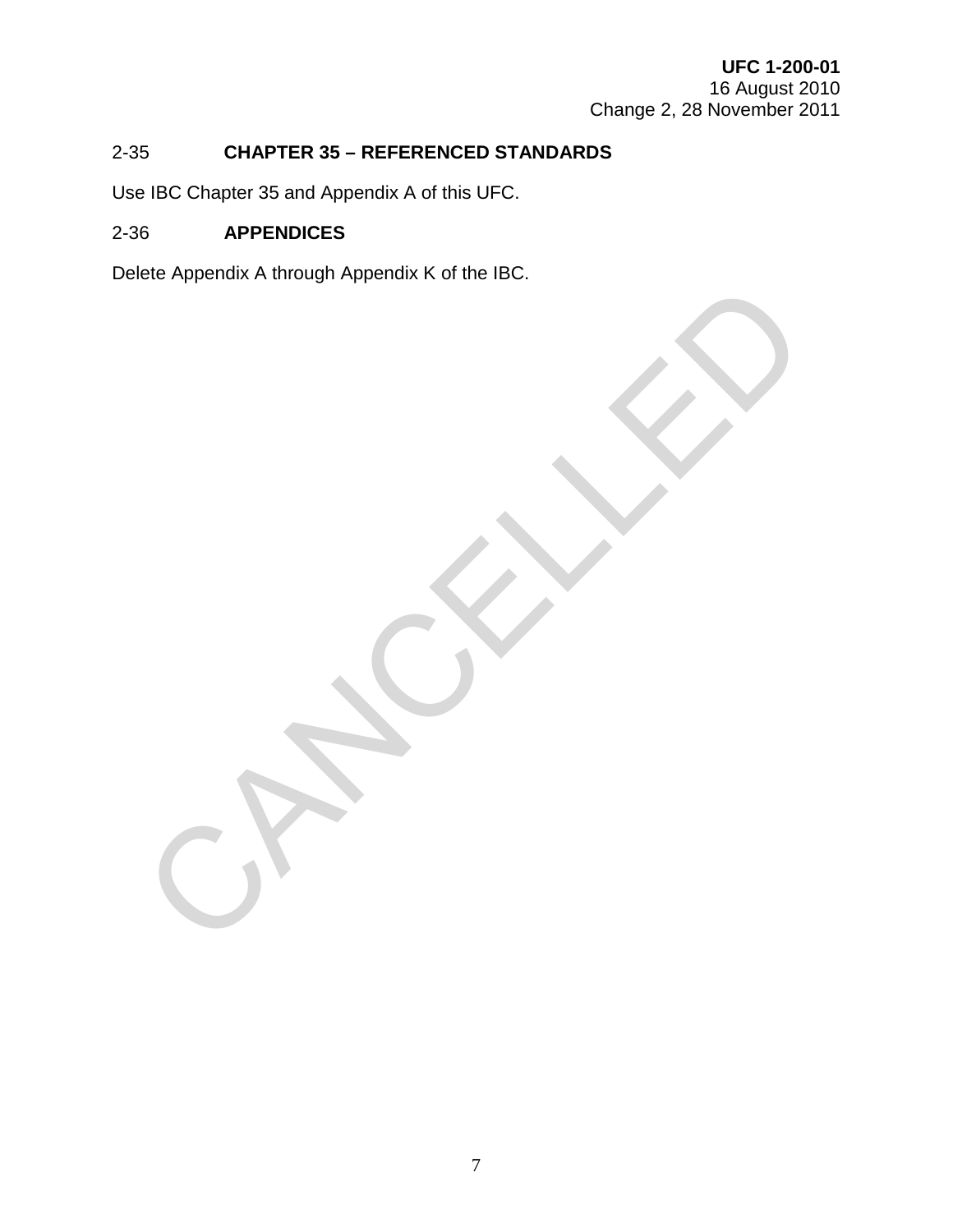### **CHAPTER 3 - OTHER CRITERIA**

<span id="page-13-0"></span>In addition to the International Building Code as modified in Chapter 2 of this UFC, comply with the following criteria:

### <span id="page-13-1"></span>3-1 **HIGHER AUTHORITY MANDATES**

All construction must be in compliance with all Public Laws (P.L.), Executive Orders (E.O.), Code of Federal Regulations (CFR), Department of Defense Instructions (DODI), and Department of Defense Directives (DODD) or other higher authority documents as applicable, as listed in MIL-STD-3007F, Appendix B construction must be in compliance with all Public Laws (P.L.), Executive Orders<br>
2.), Code of Federal Regulations (CFR), Department of Defense Instructions (DCD)<br>
Department of Defense Directives (DODD) or other higher au

### <span id="page-13-2"></span>3-2 **UFC'S**

Comply with UFC's (Latest Version)

### <span id="page-13-3"></span>3-3 **CORE UFC'S**

See Appendix A - References.

### <span id="page-13-4"></span>3-3.1 **Antiterrorism**

Use UFC 4-010-01 and Geographic Combatant Commander Antiterrorism construction standards for antiterrorism requirements.

### <span id="page-13-5"></span>3-3.2 **Sustainability**

Use UFC 4-030-01 for sustainability requirements.

### <span id="page-13-6"></span>3-3.3 **Architectural**

- a. Use UFC 3-101-01 for architectural design criteria \2\/2/.
- b. Use UFC 3-110-03 for roofing criteria.
- c. Use UFC 3-120-10 for interior design criteria.

### <span id="page-13-7"></span>3-3.4 **Civil Engineering**

- a. Use UFC 3-210-10 for low-impact development criteria.
- b. Use UFC 3-201-01 for general civil engineering, and site planning and design criteria, target publication date, \1\March 2012/1/. Use UFC 3- 210-01A and UFC 3-200-10N as interim criteria until publication of UFC 3-201-01.
- c. Use UFC 3-230-01 for water supply, target publication date,\2\March 2012 /2/. Use UFC 3-230-03A and UFC 3-200-10N as interim criteria until publication of UFC 3-230-01.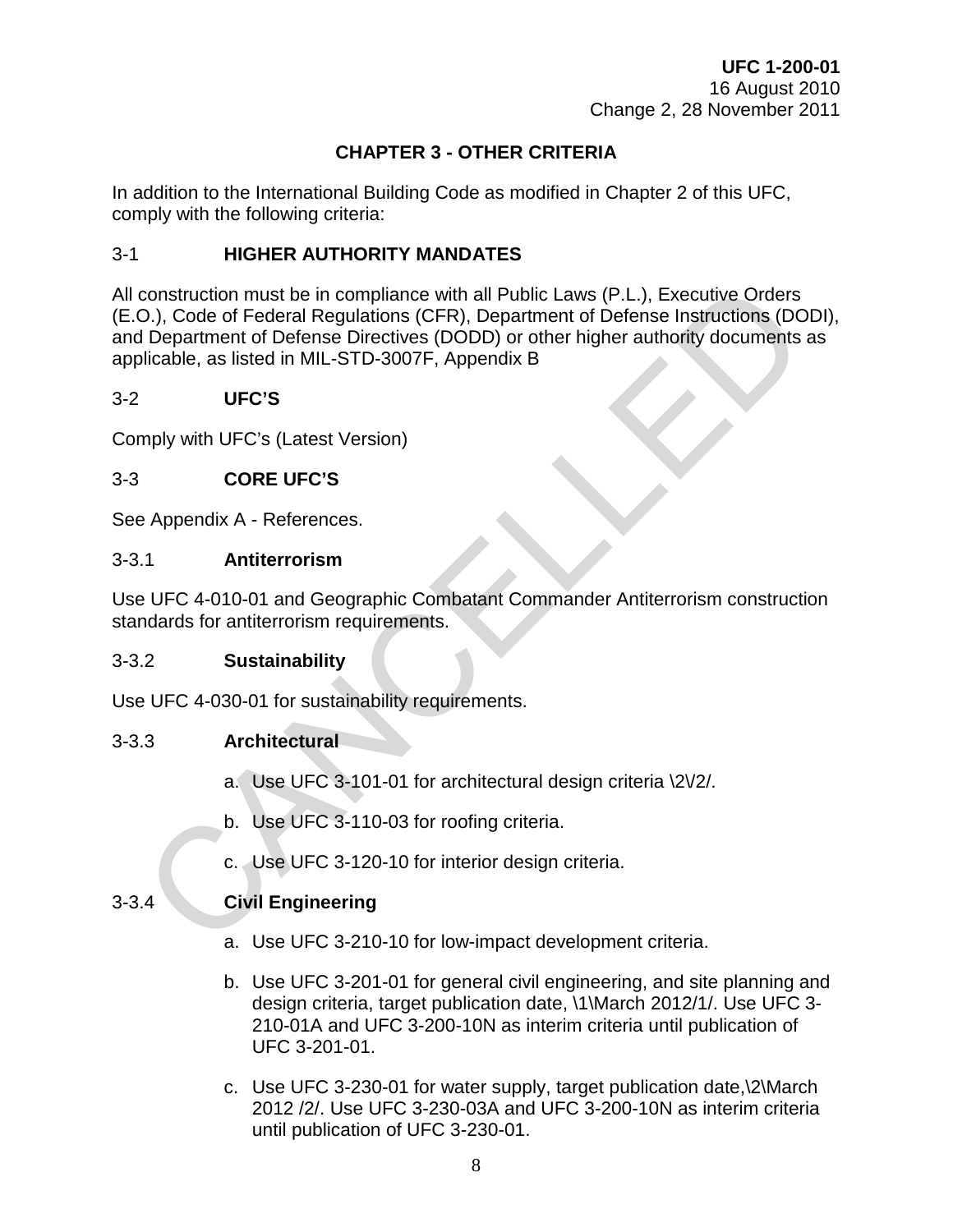d. Use UFC 3-240-01 for wastewater collection, target publication date \2\ March 2012 /2/. Use UFC 3-240-04A and \1\UFC 3-200-19N\1\ as interim criteria until publication of UFC 3-240-01.

### <span id="page-14-0"></span>3-4 **OTHER MILITARY CRITERIA**

Military criteria other than those listed in this UFC may be applicable to specific types of structures, building systems, or building occupancies. Such structures, systems, or buildings must meet the additional requirements of the applicable military criteria.

 $\backslash$ 1 $\backslash$ 

### <span id="page-14-1"></span>3-4.1 **Explosives Safety**

This document does not contain requirements for explosives safety. All facilities that involve DoD Ammunition and Explosives (AE) storage, handling, maintenance, manufacture or disposal, as well as any facilities within the explosives safety quantity distance (ESQD) arcs of AE facilities, must comply with the explosives safety requirements found in DoD Manual 6055.09-M, as well as implementing Service criteria found in DA PAM 385-64 (Army), NAVSEA OP 5 (Navy and Marine Corps), and AFMAN 91-201 (Air Force). DoD facilities exposed to potential explosion effects from AE belonging to other nations are also required to meet DoD and Service explosives safety criteria. compare the and the planning order of the planning of the planning of the planning states are planning in the special security of the special security of the special security of the special security. The school American do

It is essential that the planning and design of new facilities and occupation and renovation of existing AE-related facilities or any facilities within ESQD arcs be accomplished in close coordination with knowledgeable explosives safety professionals in theater or with the Services' explosives safety centers. This coordination should occur as early as possible in the planning/design process to avoid issues/problems and ensure compliance.

All facility construction or use within ESQD arcs requires review for compliance with explosives safety criteria and must have either an approved explosives safety site plan or an approved explosives safety deviation. Refer to the DoD and Service documents mentioned above for further guidance in this area.

### <span id="page-14-2"></span>3-4.2 **Physical Security**

Physical security is that part of security concerned with physical measures designed to safeguard personnel; to prevent unauthorized access to equipment, installations, material, and documents; and to safeguard them against espionage, sabotage, damage, and theft.

Many buildings require some level of physical security. When required, integrate physical measures into the site, building, room(s), or area(s) as applicable. The Intelligence Community (IC) and DoD document the requirements for physical security related to specific assets in IC and DoD publications, directives, and instructions. Services have related documents that implement the IC and DoD policy for the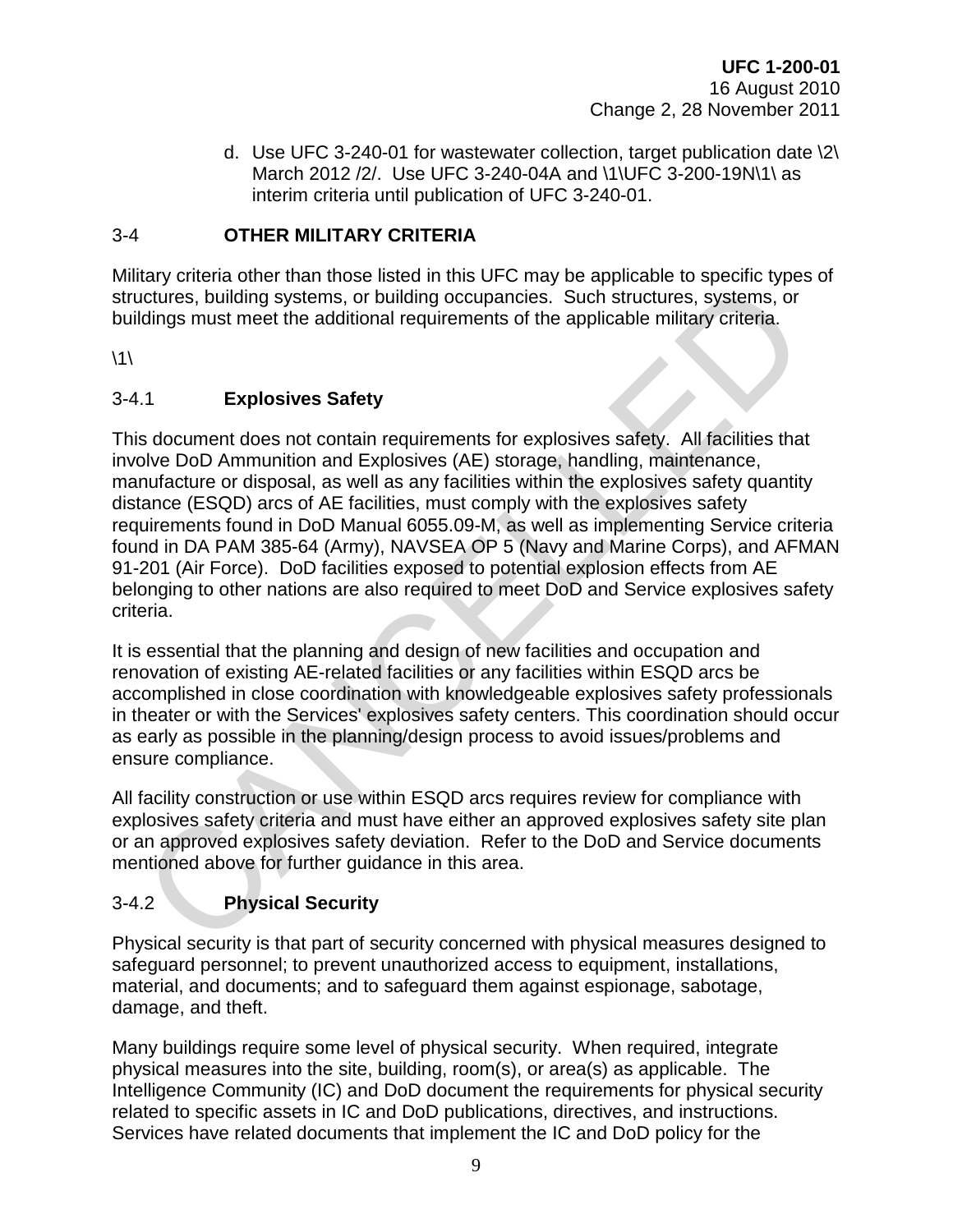Services. Below are the main DoD and IC documents that contain the physical security requirements for the protection of specific DoD assets. This does not include the policy documents associated with the protection of nuclear and chemical assets.

CANCELLED

/1/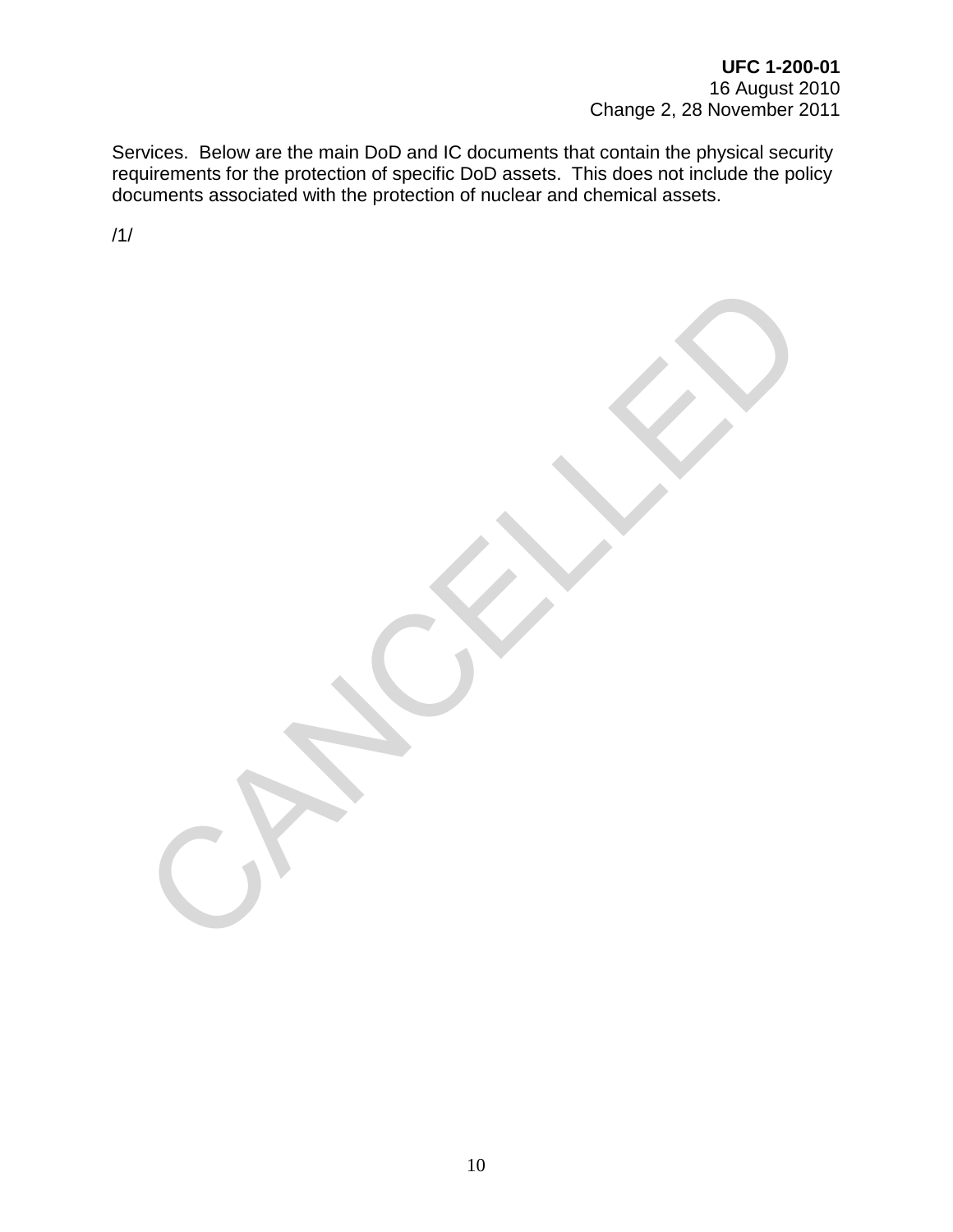| <b>ASSET</b>          | <b>POLICY</b>                                                                                                                |
|-----------------------|------------------------------------------------------------------------------------------------------------------------------|
| Classified            | DoD 5200.1-R, DoD Information Security Program                                                                               |
| Information           | http://www.dtic.mil/whs/directives/corres/pub1.html                                                                          |
| Sensitive             | UFC 4-010-05, Sensitive Compartmented information Facilities Planning, Design,                                               |
| Compartmented         | and Construction (currently in Draft)                                                                                        |
| Information (SCI)     | Intelligence Community Directive (ICD) 705, Sensitive Compartment Information                                                |
|                       | Facilities (Effective: 26 May 2010).                                                                                         |
|                       | http://www.dni.gov/electronic_reading_room/ICD_705_SCIFs.pdf                                                                 |
|                       | Intelligence Community Standard Number 705-1 (ICS 705-1), Physical and                                                       |
|                       | Technical Security Standards for Sensitive Compartmented Information                                                         |
|                       | Facilities (Effective: 17 September 2010)                                                                                    |
|                       | http://www.wbdg.org/pdfs/dod_at/ics_705_1.pdf                                                                                |
|                       | Intelligence Community Standard Number 705-2 (ICS 705-2), Standards for the                                                  |
|                       | Accreditation and Reciprocal Use of Sensitive Compartmented Information                                                      |
|                       | (Effective: 17 September 2010)                                                                                               |
|                       | http://www.wbdg.org/pdfs/dod_at/ics_705_2.pdf<br>IC Tech Spec-for ICD/ICS 705, Technical Specifications for Construction and |
|                       | Management of Sensitive Compartmented Information Facilities (Effective: 5                                                   |
|                       | May 2011) http://www.wbdg.org/pdfs/dod_at/ic_techspec_705.pdf                                                                |
| <b>Special Access</b> | JAFAN 6/9 Manual, Physical Security Standards for Special Access Program                                                     |
| Program (SAP)         | Facilities http://www.ncms-isp.org/documents/JANAF_6-0.pdf                                                                   |
| Information           |                                                                                                                              |
| Arms, Ammunition      | DoD Manual 5100.76-M, Physical Security of Sensitive Conventional Arms,                                                      |
| and Explosives        | Ammunition and Explosives http://www.dtic.mil/whs/directives/corres/pub1.html                                                |
| <b>Weapon Systems</b> |                                                                                                                              |
| and Platforms         |                                                                                                                              |
| <b>Bulk Petroleum</b> |                                                                                                                              |
| Products              | DoD 5200.08-R, Physical Security Program                                                                                     |
| Communications        | http://www.dtic.mil/whs/directives/corres/pub1.html                                                                          |
| <b>Systems</b>        |                                                                                                                              |
| Controlled            |                                                                                                                              |
| Inventory Items       |                                                                                                                              |
|                       |                                                                                                                              |
| /1/                   |                                                                                                                              |
|                       |                                                                                                                              |
|                       |                                                                                                                              |
|                       |                                                                                                                              |
|                       |                                                                                                                              |
|                       |                                                                                                                              |

### **Table 3-1 Policy Related to Physical Security**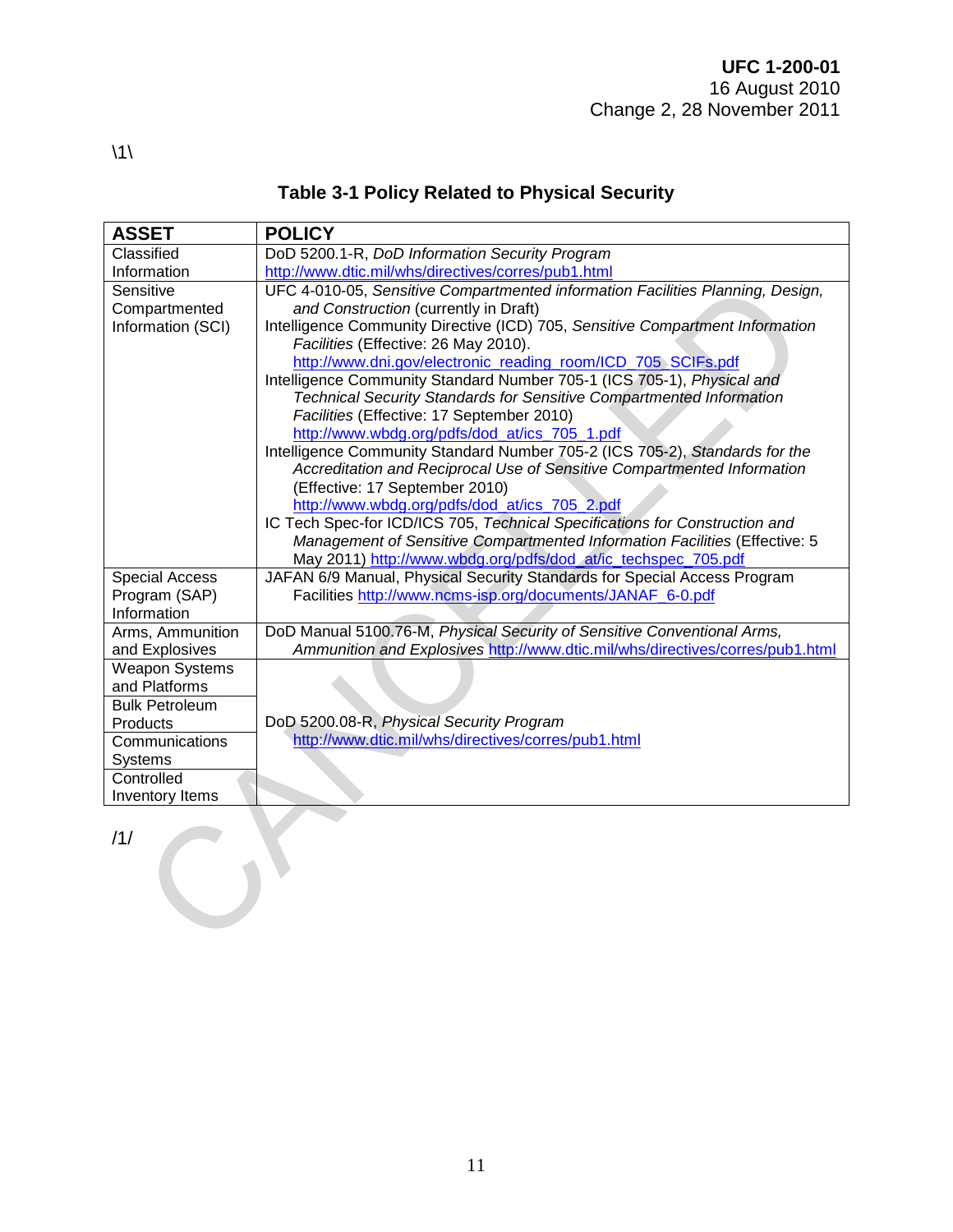### **APPENDIX A-REFERENCES**

### **GOVERNMENT PUBLICATIONS**

*ABA Accessibility Standard for Department of Defense Facilities,* <http://www.access-board.gov/ada-aba/aba-standards-dod.cfm>

 $\backslash$ 1 $\backslash$ 

- AFMAN 91-201, Explosives Safety Manual, 12 January 2011, http://www.epublishing.af.mil
- DA PAM 385-64, Ammunition and Explosives Standards, https://acc.dau.mil/CommunityBrowser.aspx?id=237824
- DoD Manual 5100.76-M, *Physical Security of Sensitive Conventional Arms, Ammunition and Explosives* http://www.dtic.mil/whs/directives/corres/pub1.html MAN 91-201, Explosives Safety Manual, 12 January 2011,<br>
http://www.epublishing.af.mil<br>
PAM 385-64, Ammunition and Explosives Standards,<br>
PHDS://acc dau.mil/CommunityBrowser.aspx?id=237824<br>
DIManual 5100.76-M, *Physical Sec*
- DoD Manual 5200.1, DoD Information Security Program, http:www.dtic.mil/whs/directives/corres/pub1.html
- DoD Manual 5200.08R, Physical Security Program, http:www.dtic.mil/whs/directives/corres/pub1.html
- DoD Manual 6055.09-M, DoD Ammunition and Explosives Safety Standards, http://www.dtic.mil/whs/directives/corres/html/605509m.html

/1/

- FEMA-310, *Handbook for the Seismic Evaluation of Buildings,*  http://www.wbdg.org/ccb/DHS/ARCHIVES/fema310.pdf
- FEMA-356, *Prestandard and Commentary for the Seismic Rehabilitation of Buildings,*  http://www.wbdg.org/ccb/DHS/ARCHIVES/fema356.pdf
- ICSSC RP6 / NISTIR 6762, *Standards of Seismic Safety for Existing Federally Owned and Leased Buildings*, http://fire.nist.gov/bfrlpubs/build01/PDF/b01056.pdf

 $\backslash$ 1 $\backslash$ 

- Intelligence Community Directive (ICD) 705, *Sensitive Compartment Information Facilities* (Effective: 26 May 2010). http://www.dni.gov/electronic\_reading\_room/ICD\_705\_SCIFs.pdf
- Intelligence Community Standard Number 705-1 (ICS 705-1), *Physical and Technical Security Standards for Sensitive Compartmented Information Facilities* (Effective: 17 September 2010) [http://www.wbdg.org/pdfs/dod\\_at/ics\\_705\\_1.pdf](http://www.wbdg.org/pdfs/dod_at/ics_705_1.pdf)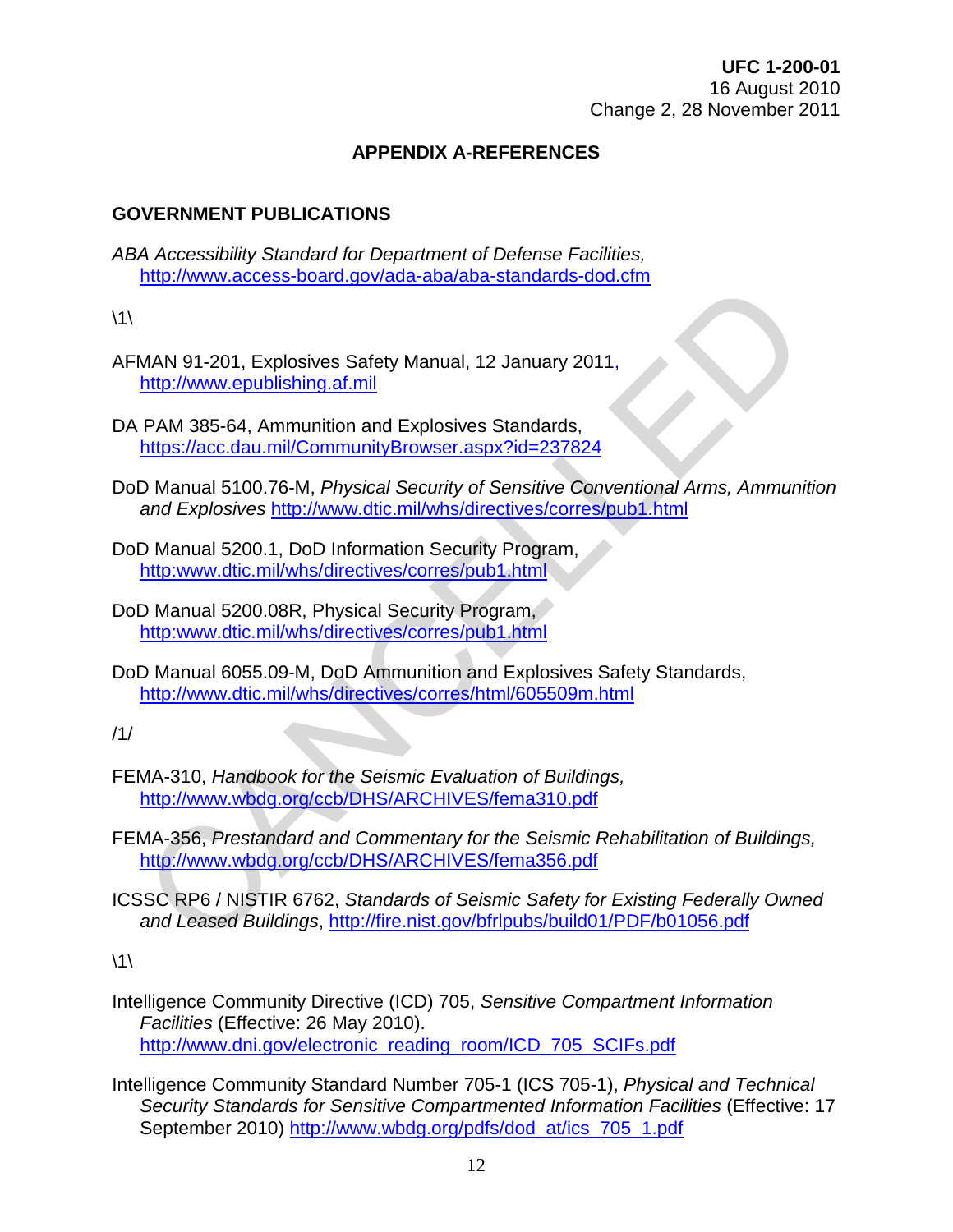- Intelligence Community Standard Number 705-2 (ICS 705-2), *Standards for the Accreditation and Reciprocal Use of Sensitive Compartmented Information*  (Effective: 17 September 2010) [http://www.wbdg.org/pdfs/dod\\_at/ics\\_705\\_2.pdf](http://www.wbdg.org/pdfs/dod_at/ics_705_2.pdf)
- IC Tech Spec-for ICD/ICS 705, *Technical Specifications for Construction and Management of Sensitive Compartmented Information Facilities* (Effective: 5 May 2011) http://www.wbdg.org/pdfs/dod\_at/ic\_techspec\_705.pdf

/1/

ITG 01-01, *Elevator Design*, 01 March 2001, http://www.wbdg.org/ccb/NAVFAC/INTCRIT/fy01\_01.pdf

 $\backslash$ 1 $\backslash$ 

JAFAN 6/9 Manual, Physical Security Standards for Special Access Program Facilities http://www.ncms-isp.org/documents/JANAF\_6-0.pdf

/1/

MIL-STD-3007F, *Standard Practice for Unified Facilities Criteria and Unified Facilities Guide Specifications*, 13 December 2006, http://www.wbdg.org/ccb/FEDMIL/std3007f.pdf 1997) Hughers in March 2001,<br>
1997) Hughers International Control 2001,<br>
The May Manual, Physical Security Standards for Special Access Program Facilities<br>
1997) Hughers Words and Drivers is program Facilities<br>
1997–1997 -

 $\backslash$ 1 $\backslash$ 

NAVSEA OP 5, Ammunition and Explosives Safety Ashore, https://acc.dau.mil/CommunityBrowser.aspx?id=278680

/1/

### **CORE UFC's**

UFC 3-101-01, *Architecture,* \2\ supersedes UFC 3-100-10, *Architecture* (DRAFT),/2/ http://www.wbdg.org/ndbm/pdfs/ufc3\_100\_10\_draft.pdf

UFC 3-110-03, *Roofing*, http://www.wbdg.org/ccb/DOD/UFC/ufc\_3\_110\_03.pdf

UFC 3-120-10, *Interior Design,* http://www.wbdg.org/ccb/DOD/UFC/ufc\_3\_120\_10.pdf

 $\backslash$ 1 $\backslash$ 

UFC 3-201-01, *Civil Engineering,* target publication date \1\March 2012/1/; will supersede UFC 3-210-01A, *Area Planning, Site Planning, and Design*, [http://www.wbdg.org/ccb/DOD/UFC/ufc\\_3\\_210\\_01a.pdf](http://www.wbdg.org/ccb/DOD/UFC/ufc_3_210_01a.pdf) and UFC 3-200-10N, *Civil Engineering, (*DRAFT*),* [http://www.wbdg.org/ndbm/pdfs/ufc3\\_200\\_10n\\_draft.pdf](http://www.wbdg.org/ndbm/pdfs/ufc3_200_10n_draft.pdf)

/1/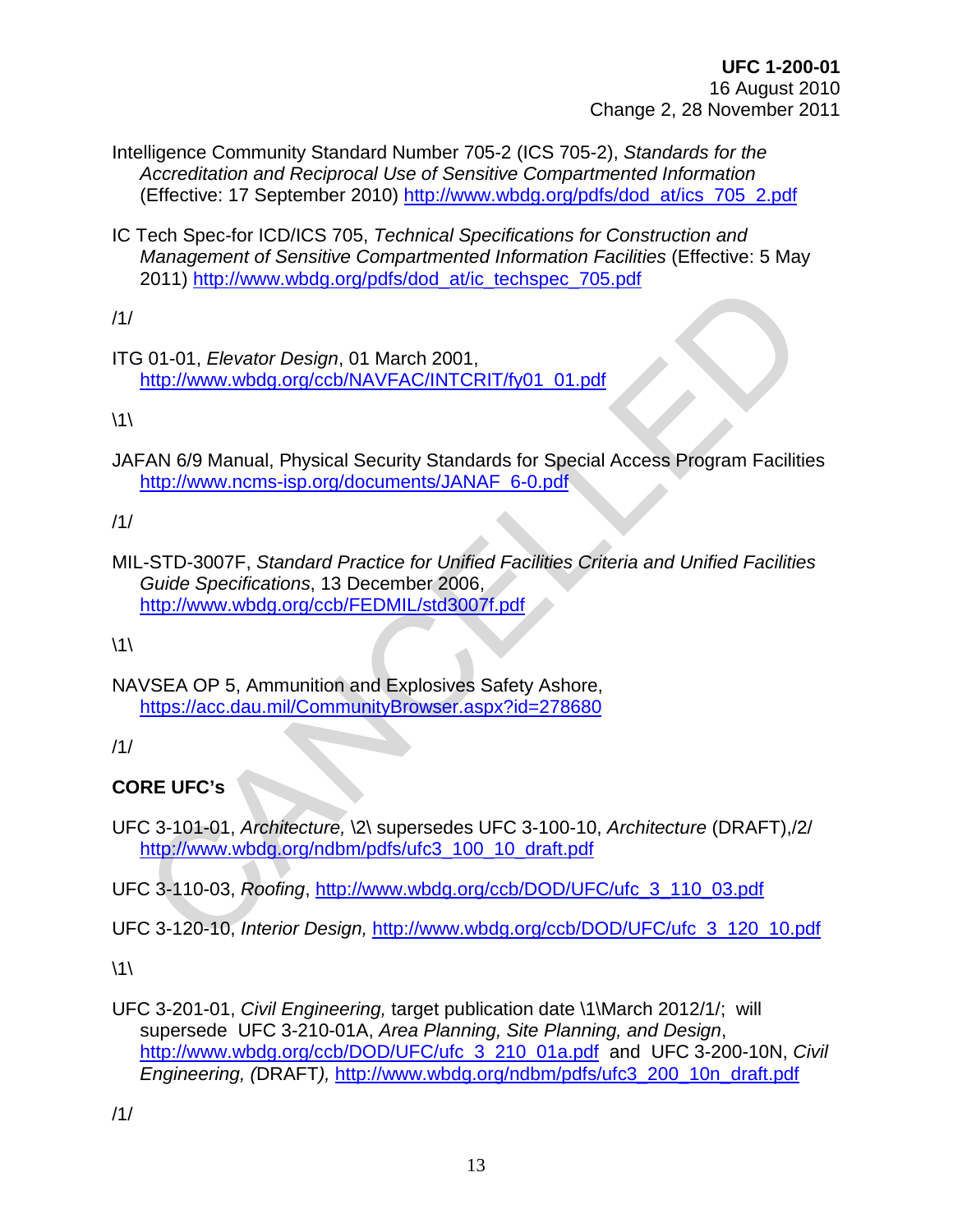UFC 3-210-10, *Low Impact Development*, http://www.wbdg.org/ccb/DOD/UFC/ufc\_3\_210\_10.pdf

UFC 3-220-01N, *Geotechnical Engineering Procedures for Foundation Design of Buildings and Structures*, [http://www.wbdg.org/ccb/DOD/UFC/ufc\\_3\\_220\\_01n.pdf](http://www.wbdg.org/ccb/DOD/UFC/ufc_3_220_01n.pdf)

 $\backslash$ 1 $\backslash$ 

UFC 3-230-01, *Water Supply,* target publication date \2\ March 2012 /2/; will supersede UFC 3-230-03A, *and UFC 3-230-19N*, http://www.wbdg.org/ccb/DOD/UFC/ufc\_3\_230\_03a.pdf

UFC 3-240-01, *Wastewater Collection*, target publication date \2\ March 2012 /2/; will supersede UFC 3-240-04A, *Wastewater Collection*, http://www.wbdg.org/ccb/DOD/UFC/ufc\_3\_240\_04a.pdf [C](http://www.wbdg.org/ccb/DOD/UFC/ufc_3_400_01.pdf) 3-230-01, *Water Supply*, target publication date \2\ March 2012 /2/; will superse<br>UFC 3-230-03[A](http://www.wbdg.org/ccb/DOD/UFC/ufc_3_410_01fa.pdf), and UFC 3-230-19[N](http://www.wbdg.org/ccb/DOD/UFC/ufc_3_400_02.pdf),<br>http://www.wbdg.org/ccb/DOD/UFC/ufc 3 230 03a.pdf<br>thp://www.wbdg.org/ccb/DOD/UFC/ufc 3 230 03a.pdf<br>supe

/1/

- UFC 3-301-01, *Structural Engineering*, http://www.wbdg.org/ccb/DOD/UFC/ufc\_3\_301\_01.pdf
- UFC 3-310-04, *Seismic Design for Buildings*, http://www.wbdg.org/ccb/DOD/UFC/ufc\_3\_310\_04.pdf
- UFC 3-400-01, *Energy Conservation*, http://www.wbdg.org/ccb/DOD/UFC/ufc\_3\_400\_01.pdf
- UFC 3-400-02, *Design: Engineering Weather Data*, http://www.wbdg.org/ccb/DOD/UFC/ufc\_3\_400\_02.pdf
- UFC 3-400-10N, *Mechanical Engineering*, (DRAFT), http://www.wbdg.org/ndbm/pdfs/ufc3\_400\_10n\_draft.pdf
- UFC 3-410-01FA, *Heating, Ventilating, and Air Conditioning*, http://www.wbdg.org/ccb/DOD/UFC/ufc\_3\_410\_01fa.pdf
- UFC 3-420-01, *Plumbing Systems,* http://www.wbdg.org/ccb/DOD/UFC/ufc\_3\_420\_01.pdf
- UFC 3-501-01, *Electrical Engineering*, [http://www.wbdg.org/ccb/DOD/UFC/ufc\\_3\\_501\\_01.pdf](http://www.wbdg.org/ccb/DOD/UFC/ufc_3_520_01.pdf)
- UFC 3-520-01, *Interior Electrical Systems*, [http://www.wbdg.org/ccb/DOD/UFC/ufc\\_3\\_520\\_01.pdf](http://www.wbdg.org/ccb/DOD/UFC/ufc_3_520_01.pdf)
- UFC 3-530-01, *Design: Interior and Exterior Lighting and Controls*, [http://www.wbdg.org/ccb/DOD/UFC/ufc\\_3\\_530\\_01.pdf](http://www.wbdg.org/ccb/DOD/UFC/ufc_3_530_01.pdf)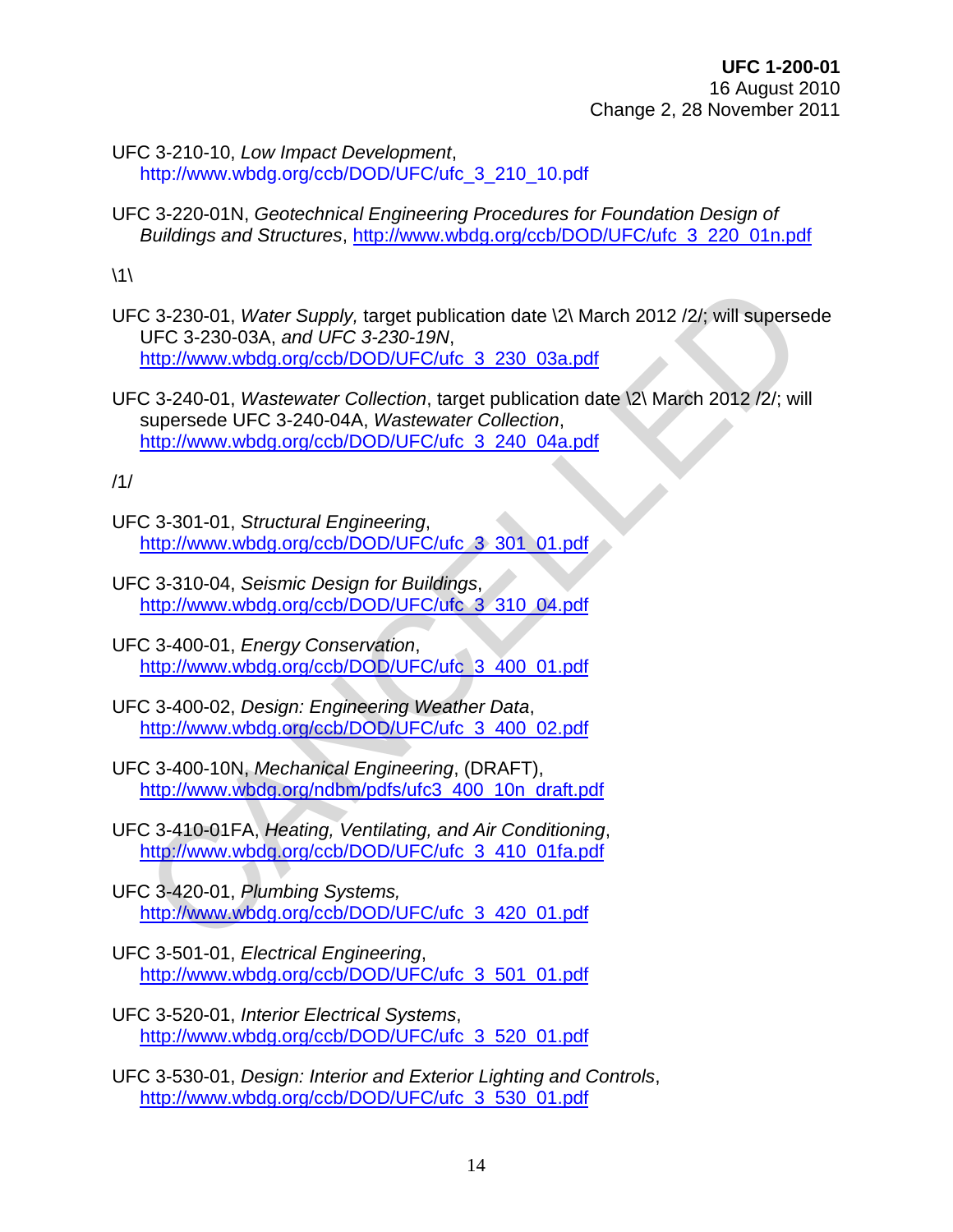- UFC 3-550-01, *Exterior Electrical Power Distribution*, [http://www.wbdg.org/ccb/DOD/UFC/ufc\\_3\\_550\\_01.pdf](http://www.wbdg.org/ccb/DOD/UFC/ufc_3_550_01.pdf)
- UFC 3-560-01, *Electrical Safety, O&M*, [http://www.wbdg.org/ccb/DOD/UFC/ufc\\_3\\_560\\_01.pdf](http://www.wbdg.org/ccb/DOD/UFC/ufc_3_560_01.pdf)

UFC 3-580-01, *Telecommunications Building Cabling Systems Planning and Design*, http://www.wbdg.org/ccb/DOD/UFC/ufc\_3\_580\_01.pdf

UFC 3-600-01, *Fire Protection Engineering for Facilities,*  http://www.wbdg.org/ccb/DOD/UFC/ufc\_3\_600\_01.pdf

UFC 4-010-01, *DoD Minimum Antiterrorism Standards for Buildings*, http://www.wbdg.org/ccb/DOD/UFC/ufc\_4\_010\_01.pdf

- UFC 4-021-01, *Design and O&M: Mass Notification Systems*, http://www.wbdg.org/ccb/DOD/UFC/ufc\_4\_021\_01.pdf
- UFC 4-030-01, *Sustainable Development*, http://www.wbdg.org/ccb/DOD/UFC/ufc\_4\_030\_01.pdf

### **NON-CORE UFC**

UFC 4-721-10, *Navy and Marine Corps Bachelor Housing,* http://www.wbdg.org/ccb/DOD/UFC/ufc\_4\_721\_10.pdf

### **NON-GOVERNMENT PUBLICATIONS**

- ASCE/SEI 31-03, *Seismic Evaluation of Existing Buildings*, American Society of Civil Engineers, 1801 Bell Drive, Reston, VA 20191-4400, http://www.asce.org
- ASCE/SEI 41-06, *Seismic Rehabilitation of Existing Buildings*, American Society of Civil Engineers, 1801 Bell Drive, Reston, VA 20191-4400, http://www.asce.org http://www.wbdq.org/ccb/DOD/UFC/utc 3 580 01.pdf<br>
C 3-600-01, Fire Protection Engineering for Facilities,<br>
http://www.wbdq.org/ccb/DOD/UFC/utc 3 600 01.pdf<br>
C 4-010-01, *DoD Minimum Antiterrorism Standards for Buildings*,<br>
- *International Building Code,* 2009, International Code Council, 500 New Jersey Avenue, NW, 6th Floor, Washington, DC 20001, [http://www.iccsafe.org](http://www.iccsafe.org/)
- *International Existing Building Code,* 2009, International Code Council, 500 New Jersey Avenue, NW, 6th Floor, Washington, DC 20001, [http://www.iccsafe.org](http://www.iccsafe.org/)
- *International Fire Code,* 2009, International Code Council, 500 New Jersey Avenue, NW, 6th Floor, Washington, DC 20001, [http://www.iccsafe.org](http://www.iccsafe.org/)

*International Fuel Gas Code,* 2009, International Code Council, 500 New Jersey